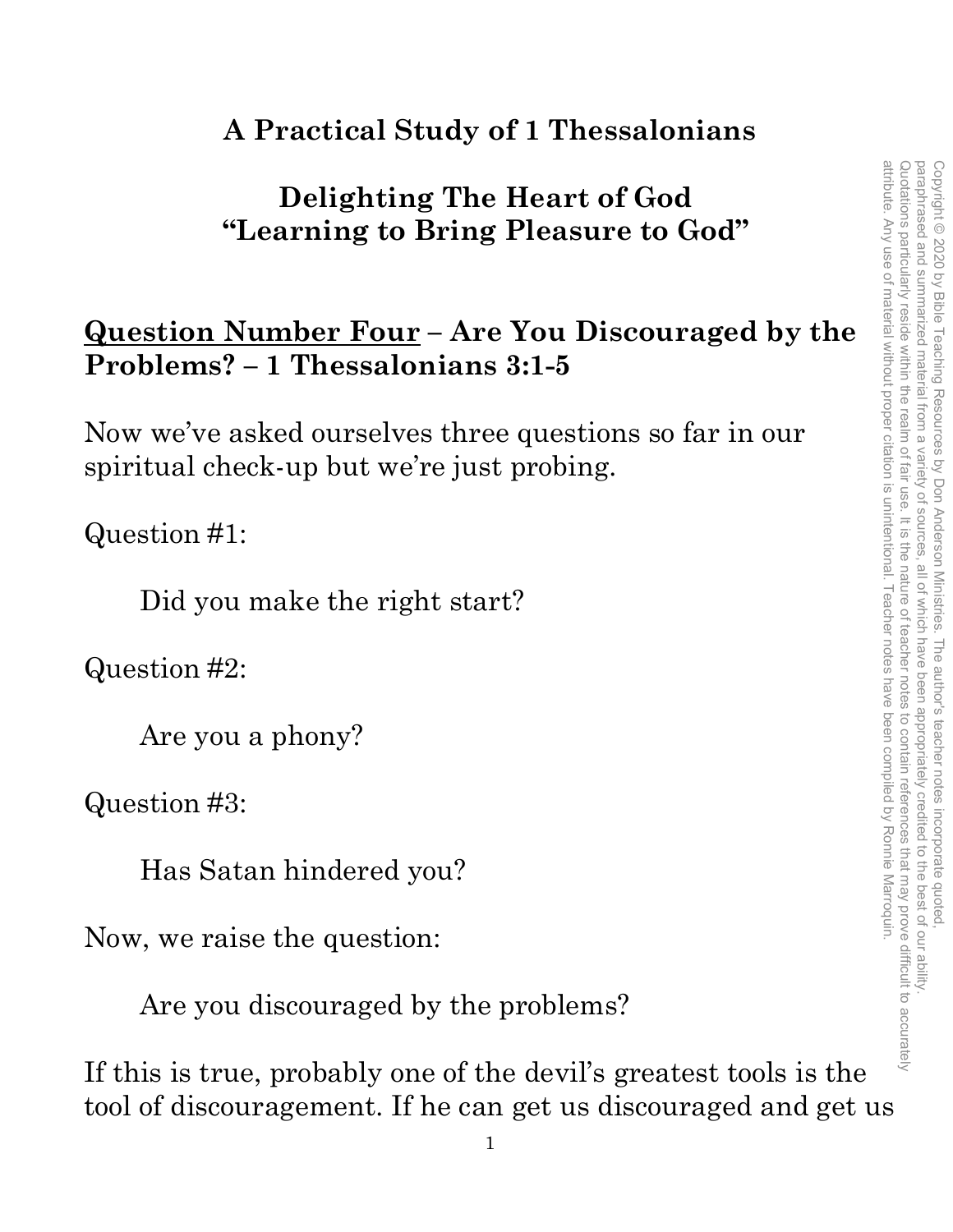losing our confidence in God and His ability to handle the circumstances in our lives, then he knows that defeat is impending.

So as we look at these verses in this passage together, let's as ourselves the question down deep in our hearts:

Am I discouraged by the problems?

Verse 1.

# **v. 1 Wherefore no longer being able to bear it, we considered it good to be left behind in Athens alone;** 2. secondly, in light of the fact that we ward do see you so bad,<br>
we did the fact that we wards the fact that we were hindered by the problems?<br>
Am I discouraged by the problems?<br>  $\frac{1}{2}$ <br>  $\frac{1}{2}$ <br>  $\frac{1}{2}$ <br>  $\frac{1}{2}$

That little word "Wherefore" starts this third chapter and chapter divisions are man-made.

"Wherefore" takes us back to our last lesson. It tells us THREE THINGS:

- 1. in light of wanting to see you so badly,
- Satan on two previous attempts, and
- 3. in light of the fact that we wanted to see you so bad, we did the next best thing—we sent Timothy to you.

"[So] Wherefore no longer being able to bear it…"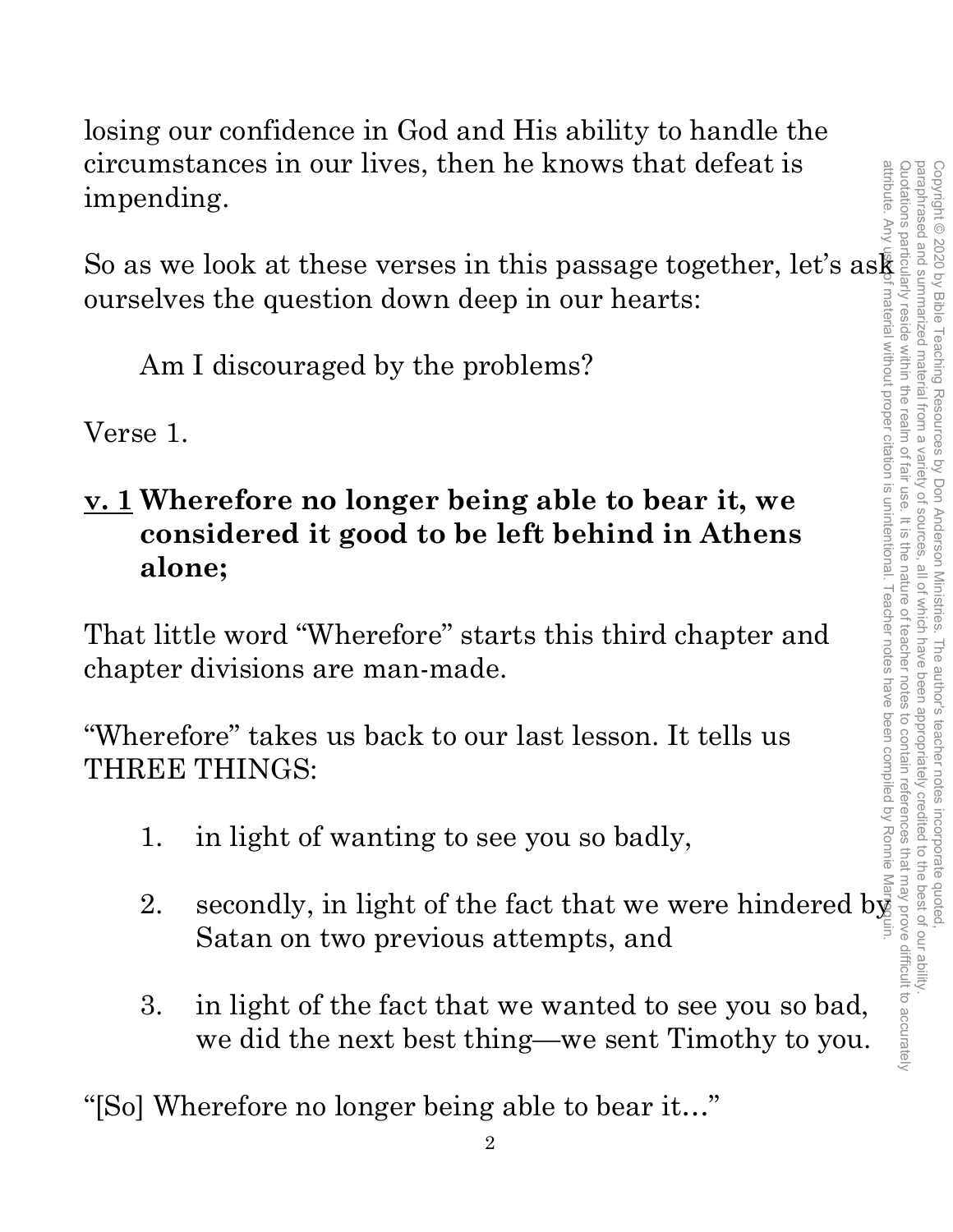paraphrased and summarized material from a attribute. Any attribute. Any use of material without proper citation is unintentional. Teacher notes have been compiled by Ronnie Marroquin.Quotations particularly reside within the realm of fair use. It is the nature of teacher notes to contain references that may prove difficult to accurately paraphrased and summarized material from a variety of sources, all of which have been appropriately credited to the best of our ability. Copyright © 2020 by Bible Teaching Resources Copyright © 2020 by Bible Teaching Resources by Don Anderson Ministries. The author's teacher notes incorporate quoted, srial without proper citation is variety of sources by Don Anderson Ministries. The author's teacher notes incorporate quoted all of Which have been appropriately credited to the best of our ability

Would you notice something there? That is intensity of feeling if I've ever seen it.

Do you remember when you first fell in love with your So you have to call on the phone and you call and you talk and you talk and you talk. Or you make arrangements to go see the loved one. There is that intense feeling inside.

Now let me tell you something, here Paul has known these people for three weeks and he's got those intense feelings for them. He has such an intense desire to know about them, to have the suffering explained, that he has to do something with these intense feelings.

Is something wrong with us or is something wrong with Paul? For how many people do you have those kinds of intense feelings?

It is the second of the plane of the plane and you can be a plane of the boyou have to call on the phone and you call and you talk and you talk. Or you make arrangements to go see<br>the loved one. There is that intense feeli Spiritual health tells me that we ought to have those kind of real concerns for each other but we're destitute. We're selfish. We're cold. We're lukewarm. We would rather have a pity-We're cold. We're lukewarm. We would rather have a pity-<br>party than to experience the pain that somebody else is going<br>through. And that pity-party would be for our own selfish through. And that pity-party would be for our own selfish needs.

He has a deep love, intense feelings. He's no longer "able to bear it."

Verse 2.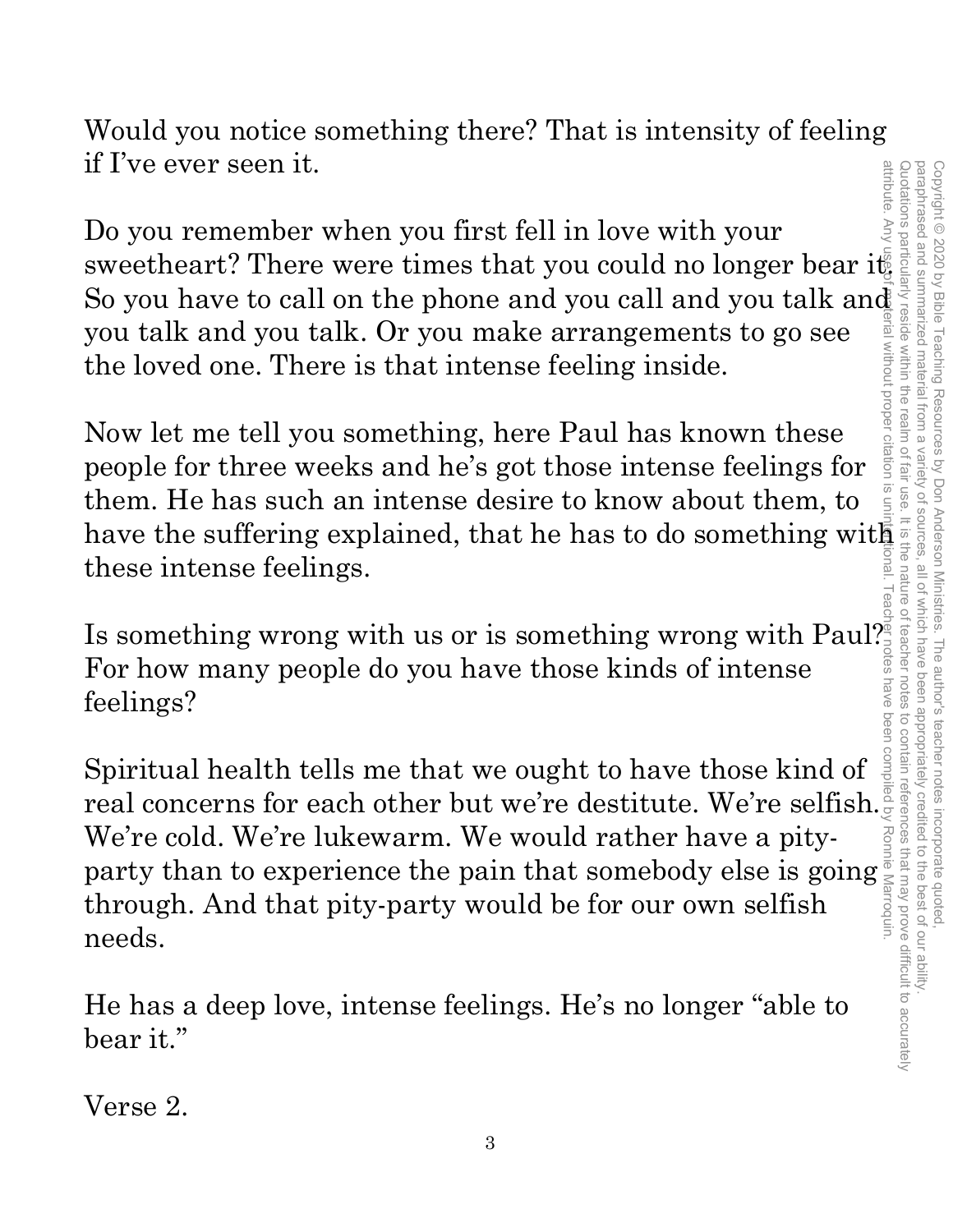#### **v. 2 and we sent Timothy, our brother and fellow worker of God (God's helper) in the gospel of Christ, to strengthen and encourage you concerning your faith;**

Now I've already mentioned Timothy to you. He's Paul's young understudy. Paul is a father-image to him. And he's a young man always available to go anywhere at any cost to do anything to glorify God. Incredible testimony and witness.

Notice:

1. he's "our brother." That means that they've got a relationship in Christ.

Secondly:

2. he's a "fellow worker"—he's a man who is sacrificially giving himself in service out of love for Christ.

And then his mission is TWO-FOLD:

- 1. it's "to strengthen" the Thessalonians concerning their faith, and
- 2. to "encourage" them in the midst of their adversity and their suffering.

You see, much of ministry is simply involved in these very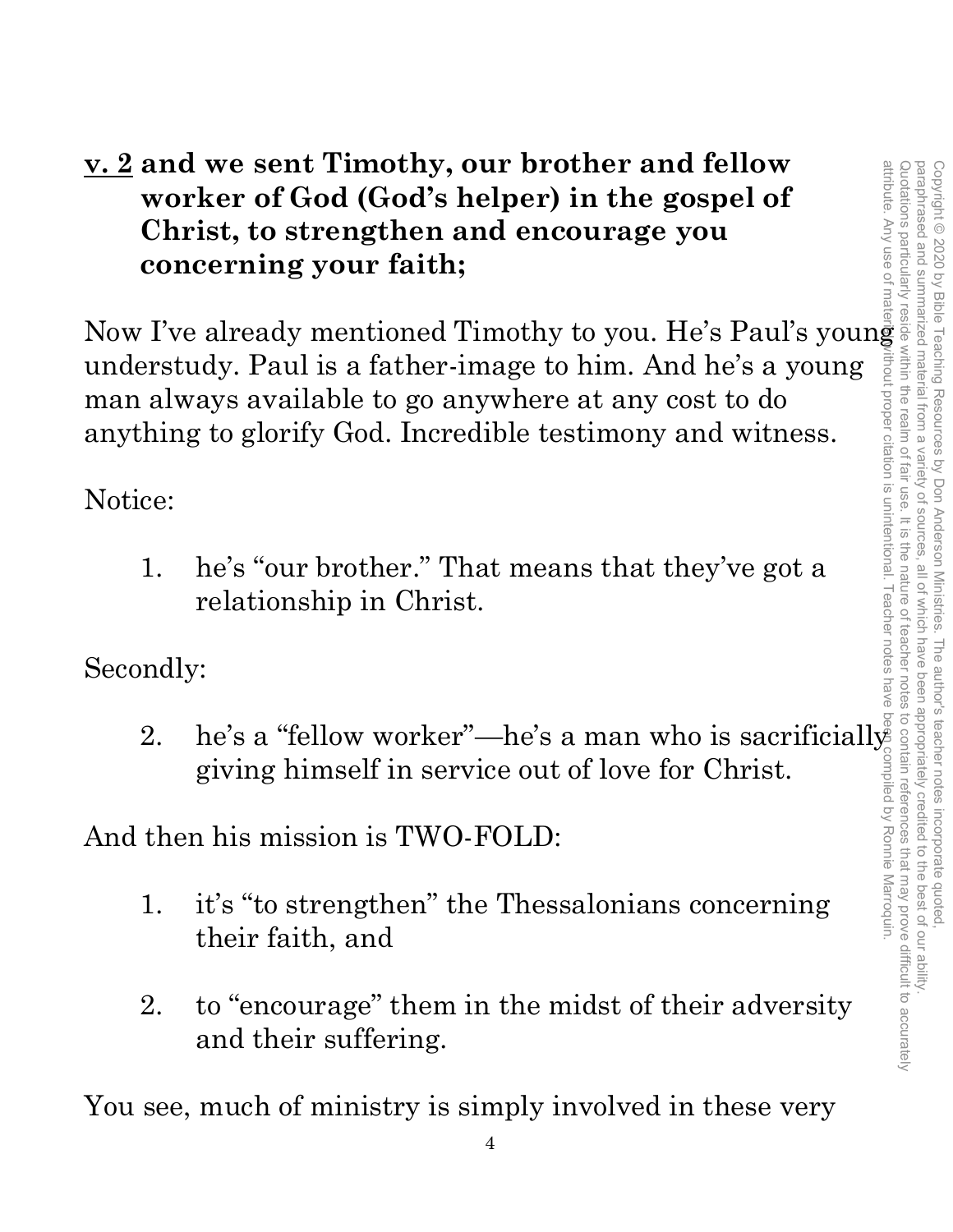areas. The areas of:

STRENGTHENING and

ENCOURAGING.

Now Timothy is a real soldier.

He'll face HARDSHIP.

He'll face DIFFICULTY.

He'll go into the eye of the storm because he's got to do that. Thessalonica is a hot-spot and it's very dangerous.

And as a real soldier of the Gospel of Christ, he'll go there and he'll minister to them in an effective way to:

1. "strengthen" or to establish their faith.

And then secondly:

2. to "encourage" them.

Verse 3.

Now, these next two verses are the KEY VERSES to this study—3 and 4.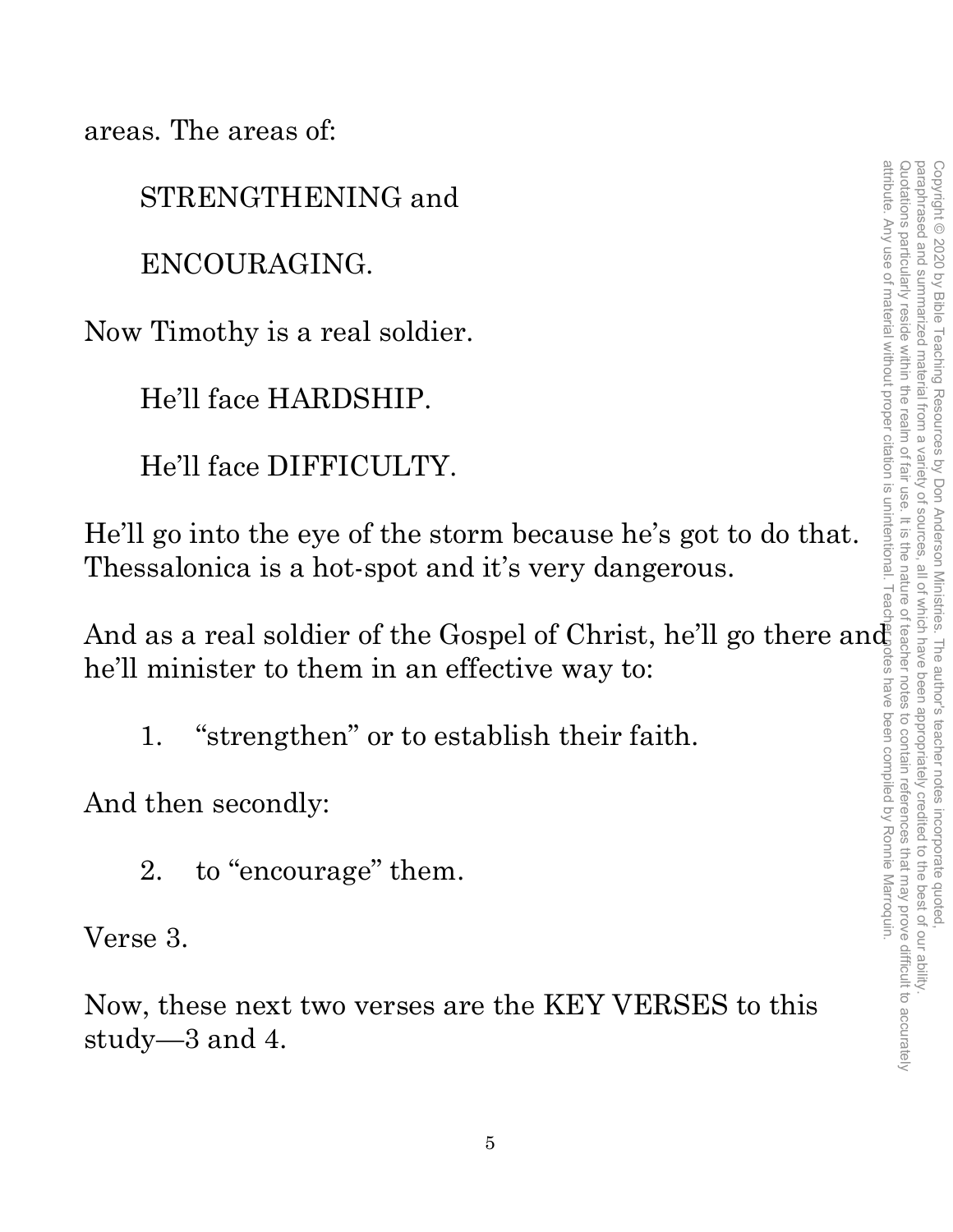#### **v. 3 so that no one might be deceived in these afflictions; for you yourselves are knowing that we are destined for this.**

I would say that that one statement right there wipes out almost all of these books on suffering that are trying to explain that God's not fair when good people suffer.

You have it right here in the statement. I mean this verse is critical to understanding what's going on in your life right now.

He sends Timothy to "strengthen and to encourage" and he says "so that no one would be deceived."

And "be deceived" in what? In these difficulties—in these sufferings—"in these afflictions."

And then he says:

"you yourselves are knowing that we are destined for this."

Now let's just take those words and break them apart. Since these are the two key verses for our study, it's important for us to understand the words.

First of all, the little word "deceived" is the word for being "unsettled."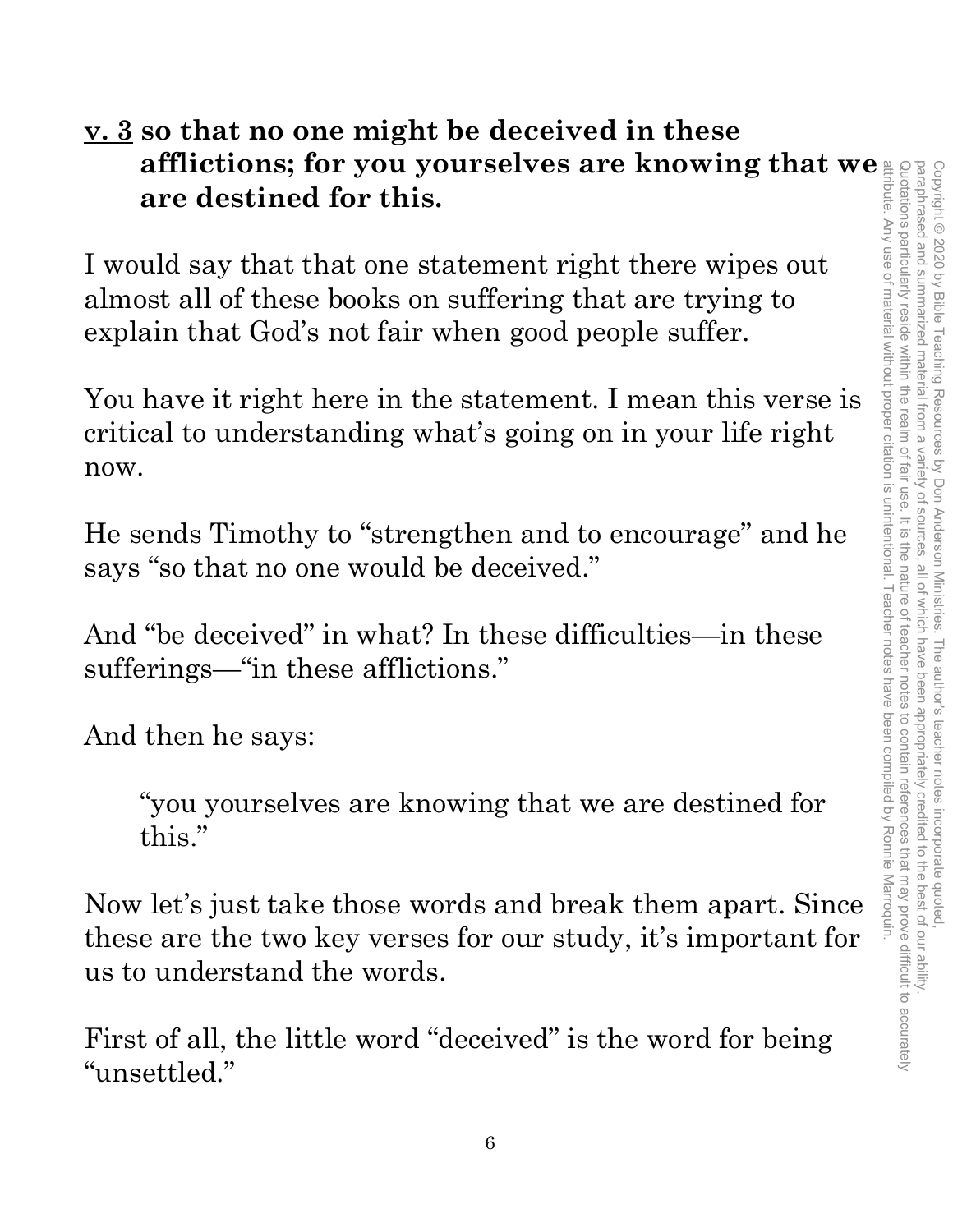It's the word that describes the wagging of a dog's tail. It's going back and forth and back and forth. And that's the way it is with a lot of us when we suffer. If it's going good we're up. If we're suffering, we're down. And we just kind of go on a rollercoaster kind of an experience—back and forth.

"so that no one might be [DISTURBED or SHAKEN or] deceived in these afflictions;"

In other words, so that no one might:

pull on your chain,

rattle your cage,

cause you to be deceived

in the midst of your circumstances.

Now, I want to point up one little word in that first phrase that's very important:

"so that no one might be deceived  $\underline{BY}$  these afflictions."

Is that what it says?

"so that no one might be deceived <u>IN</u> these afflictions."

They're already in it. They're having a hot time in Thessalonica. As we're going to see when we get over to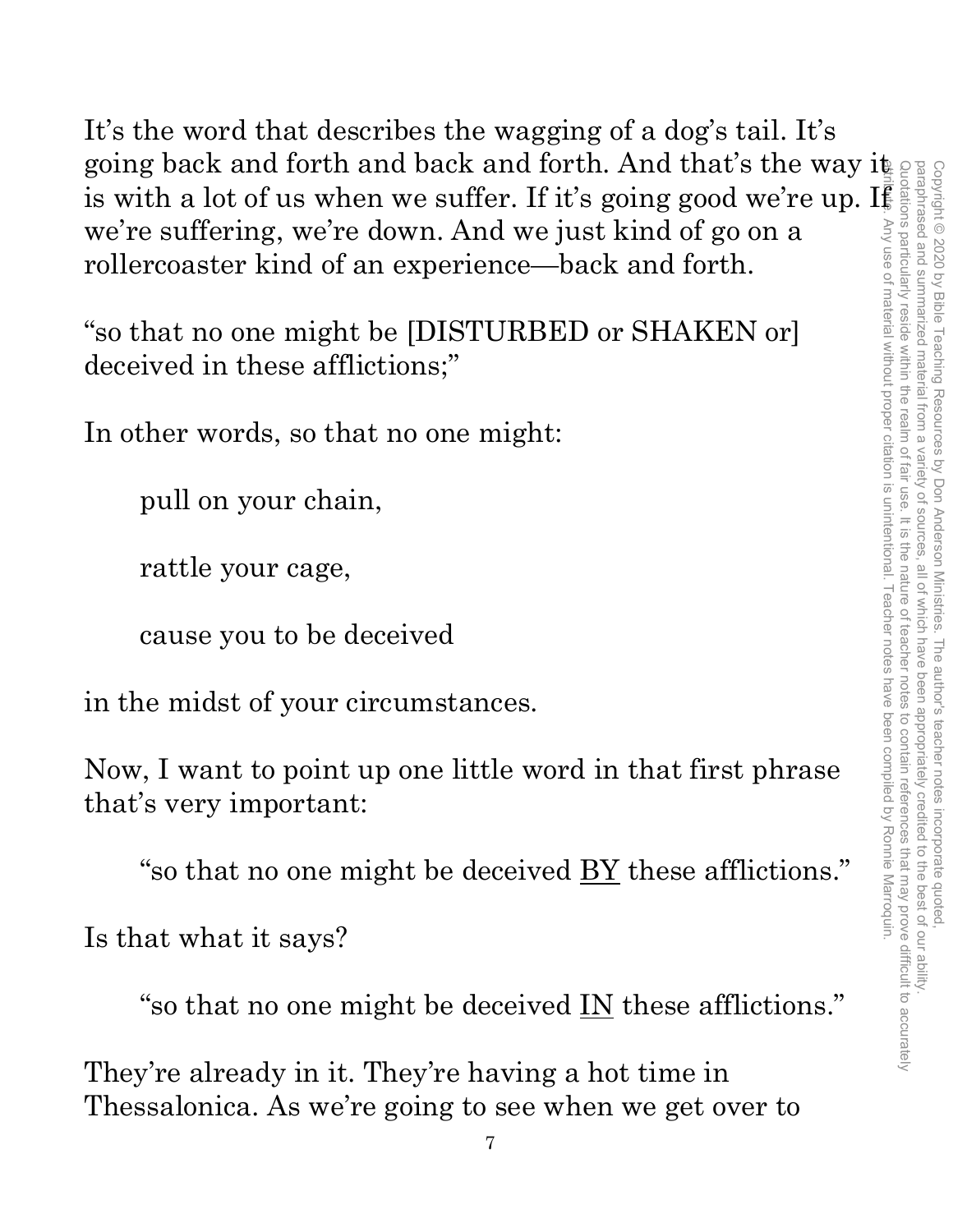chapter 4, several of them have already died through persecution.

So he says "I don't want you to be deceived in these things that are going on in your life."

#### Philippians 1:29

For unto you it is given in the behalf of Christ, not only to believe on Him, but also to suffer for His sake,

How can a person be deceived in the midst of his suffering. And I came up with FOUR POSSIBLE MISREADINGS in suffering while you're in the crucible that can be used by the evil one to accomplish his purpose of deception, because he is the great deceiver.

And one of the tools that he loves to use is the tool of injustice. on the part of God. He did that to Eve in the garden and nailed her. And he will do it over and over again, if at all possible. And when we're in the midst of difficulty, the first person that gets blamed is guess who? God Himself—and Satan can stir up all kinds of affliction and God gets the blam for it. And so he knows that. attribute. Any use of material without proper citation is unintentional. Teacher notes have been compiled by Ronnie Marroquin.

And out of deception can come FOUR POSSIBLE MISREADINGS.

Misreading #1: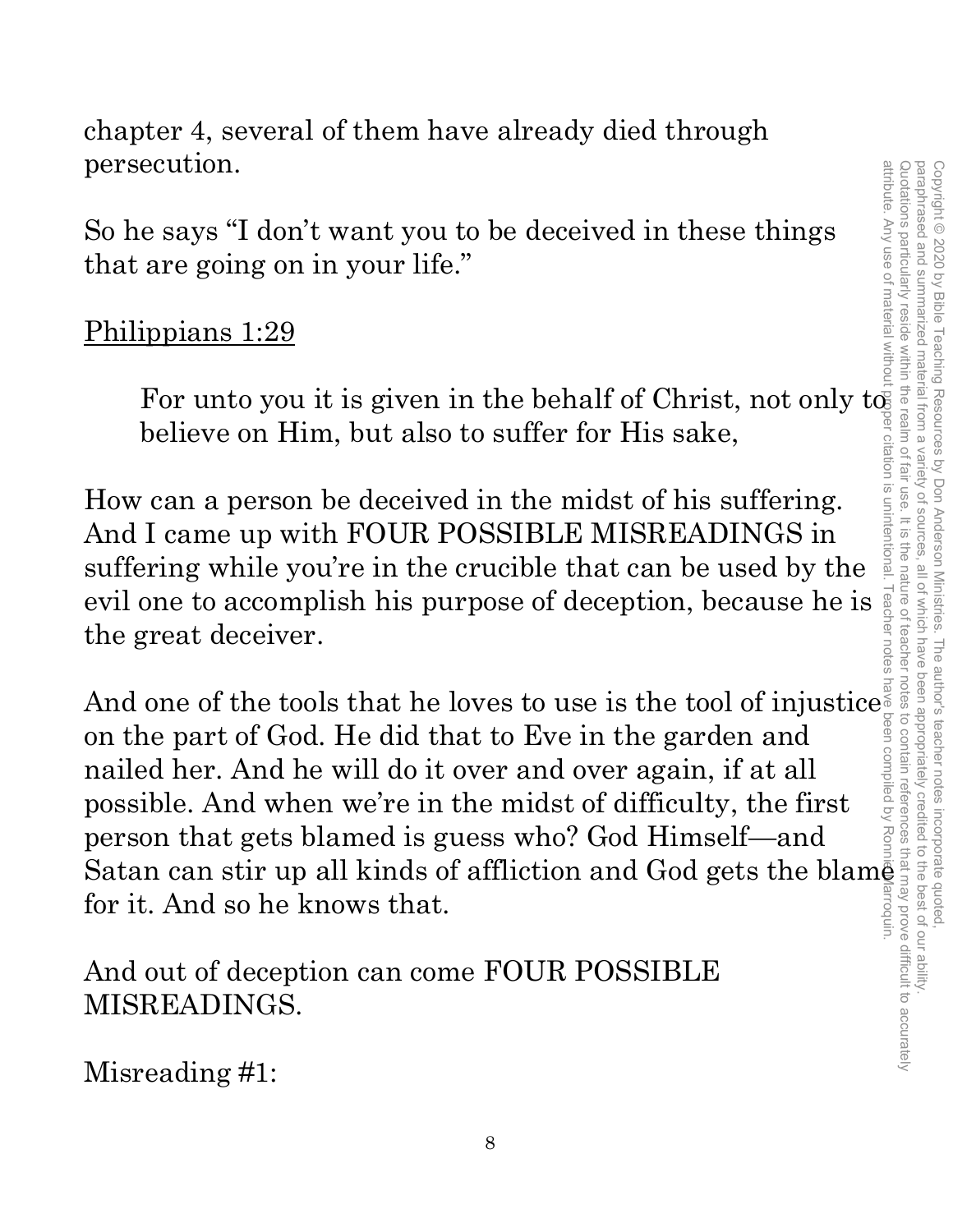1. we assume that because we're suffering that we have missed some direction with regard to the will of God or that a change has taken place or is going to take place in the will of God.

missed some direction with regard to the will of God<br>or that a change has taken place or is going to take<br>place in the will of God.<br>We assume that direction has been missed or is being changed<br>as a result of affliction. N as a result of affliction. Now you've met people like that all the time as Christians. They kind of go with the flow.

If they're pastoring a church in an area and things are getting stirred up in the area and it's getting a little hot in the leadership and they're getting shot at. They immediately send a resume to somebody else in hopes that they can change their<br>
circumstances and get a better church. Or get into a new<br>
location where people are going to really like them.<br>
So much of the determination of the will of Go circumstances and get a better church. Or get into a new location where people are going to really like them.

So much of the determination of the will of God has to do with the comfort zone we're experiencing in present circumstances.

And you know, I heard a statement one day. I still think the longer I live, it's truer than ever. That is:

"Lord, change my circumstances."

And the Lord says:

"No, but I'll change you to suit your circumstances."

You see, that's the real truth. And you can make a misreading every time just because you're circumstances are stirred up.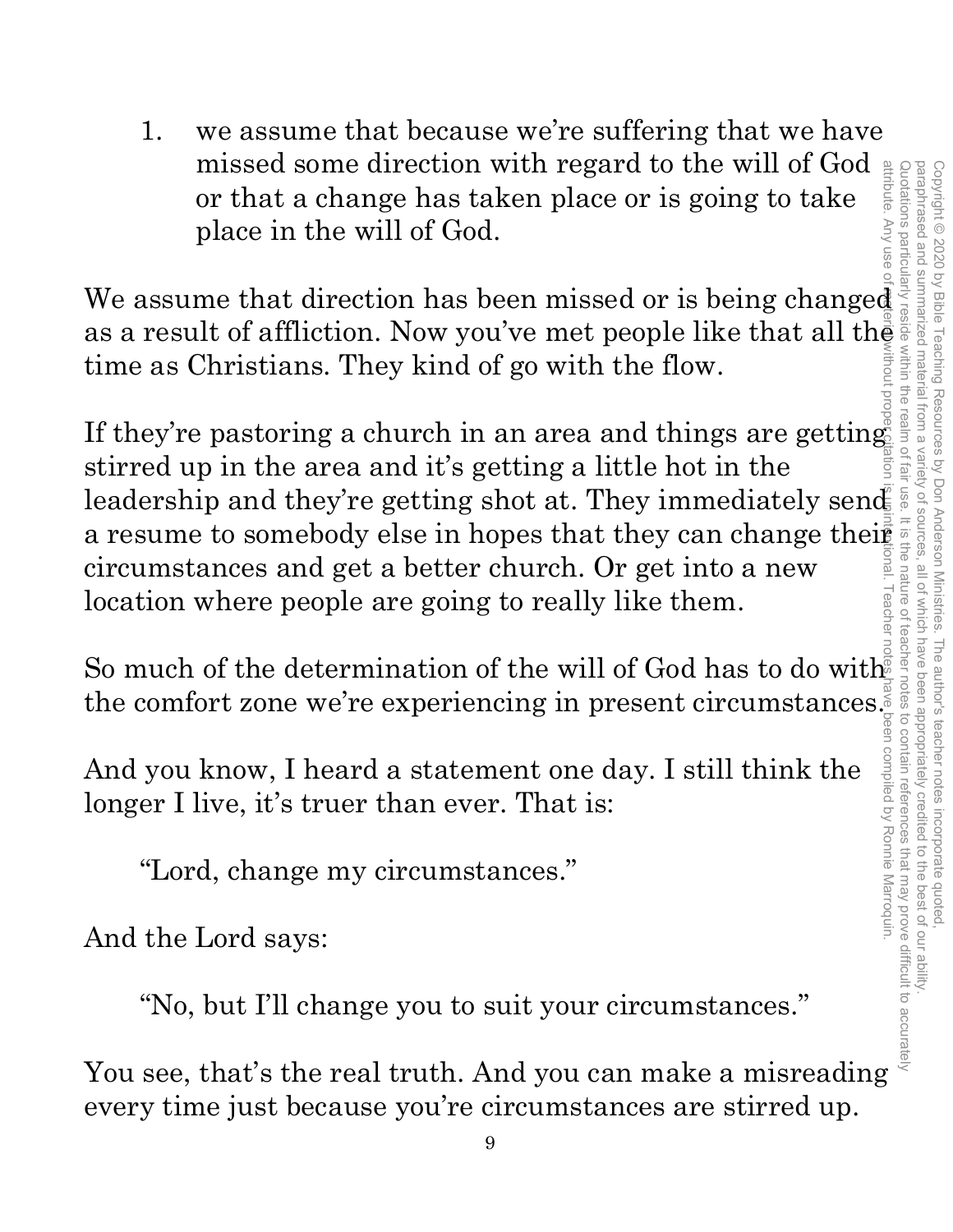But it's time to change! And I hear people coming into my office all the time saying "Boy, God expects me to be happy and my marriage is a mess so I'm going to look for somebody else and shuck this one I've got!" As though I can go ahead and do that because God expects me to be happy in this little temporary life that I'm here. That's a fallacy!

You can be happy and know great joy independent of your circumstances in the joy of the Holy Spirit who dwells within you and it has nothing to do with your circumstances. And right in the midst of that crucible, you can make a misreading can get you all fouled up—that's misreading number one.

Misreading #2 is even more painful:

2. doubting that God's control and goodness is there in the midst of the affliction.

of the mission is time saying "boy, God expects me to be happy<br>and my marriage is a mess of  $\Gamma$  as though I can go ahead<br>and do that because God expects me to be happy in this little<br>temporary life that  $\Gamma$ m here. That' and Satan knows that. And so he just turns the heat up so he<br>
can get you all fouled up—that's misreading number one.<br>
Misreading #2 is even more painful:<br>
2. doubting that God's control and goodness is there in  $\frac{1}{\frac{$ Doubting that's God's control and goodness is there in the midst of the affliction. Do you believe that God is sovereign? I believe having a real good dose of God's sovereignty will help Ronnie you in any suffering. Because God is not sitting up there you in any suitering. Because God is not sitting up there<br>biting His fingernails and saying "Oh that car's on the wrong side of the road! I hope it doesn't hit somebody!" or "I'm sure he's going to die prematurely!"

rest and the peace in that—that He is sovereign. And that what's going on in your life right now is known to Him and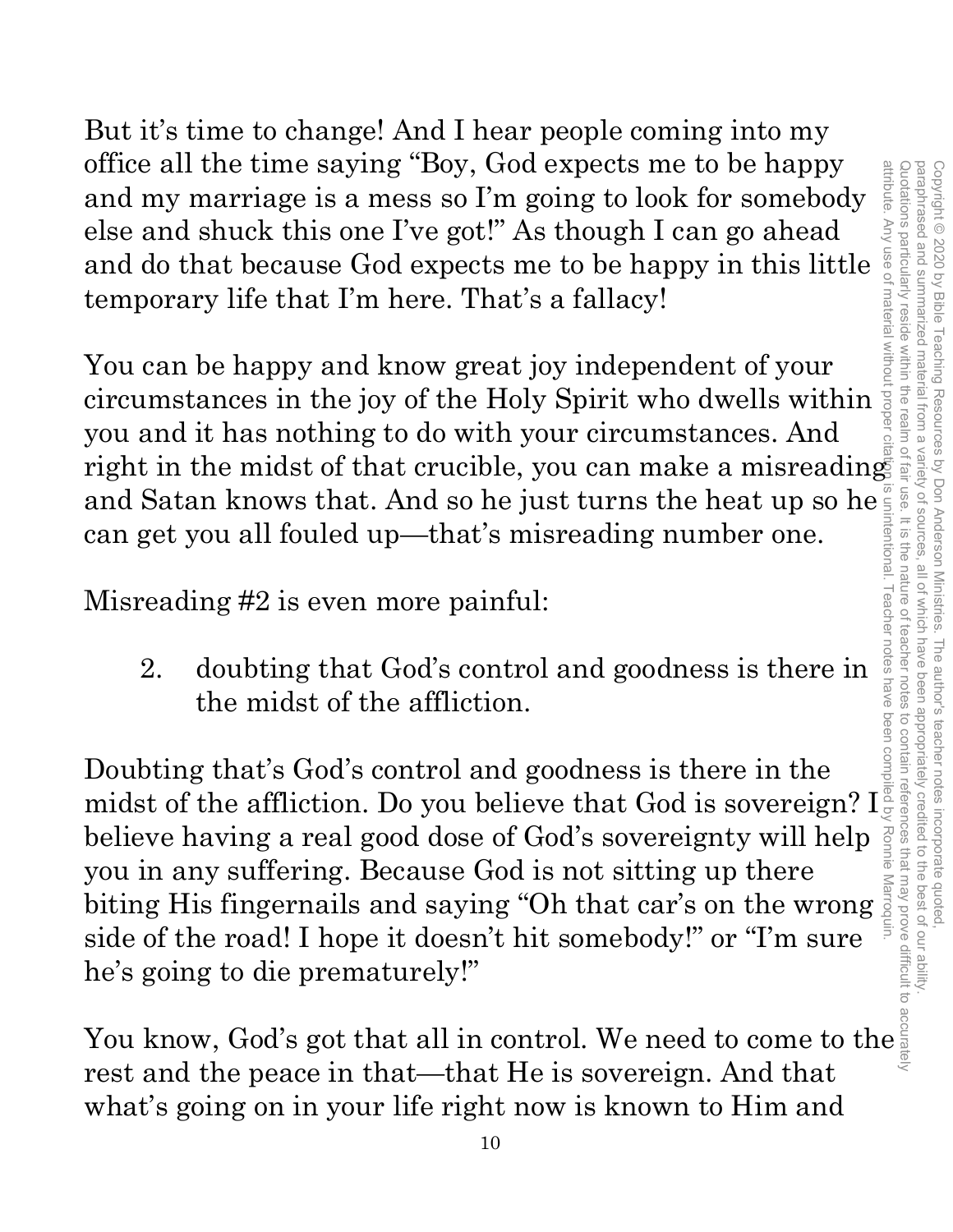He's directing those things for your best interest if you'll just trust Him.

Now maybe you can't understand, maybe you never will understand it.

My dear doctor friend that I office with lost his little threeyear-old to drowning a number of years ago. And Dr. Knarr still says "I understand that I don't understand." We really don't!

Why would God choose to snatch a little three-year-old home? $\frac{\text{``}}{\text{''}}$ We don't know. But that doesn't allow us the privilege and the prerogative of doubting God's goodness, God's grace, God's sovereign control in all that took place. He has some reasons and we're only going to understand some of those when we get over on the other side. But don't you ever lose your confidence in God. Because at that point, you could begin to get deceived $\langle$ and you begin to be tossed to-and-fro. and we're only going to understand some of those when we get<br>
over on the other side. But don't you ever lose your confidence<br>
in God. Because at that point, you could begin to get deceived<br>
and you begin to be tossed to attribute. Any use of material without proper citation is unintentional. Teacher notes have been compiled by Ronnie Marroquin.

Third one:

3. assuming God's displeasure toward us in the midst  $\alpha$ the suffering.

Now Satan loves to play on that tune. Assuming that "Boy, through you can't believe. And so God must REALLY be mad at me."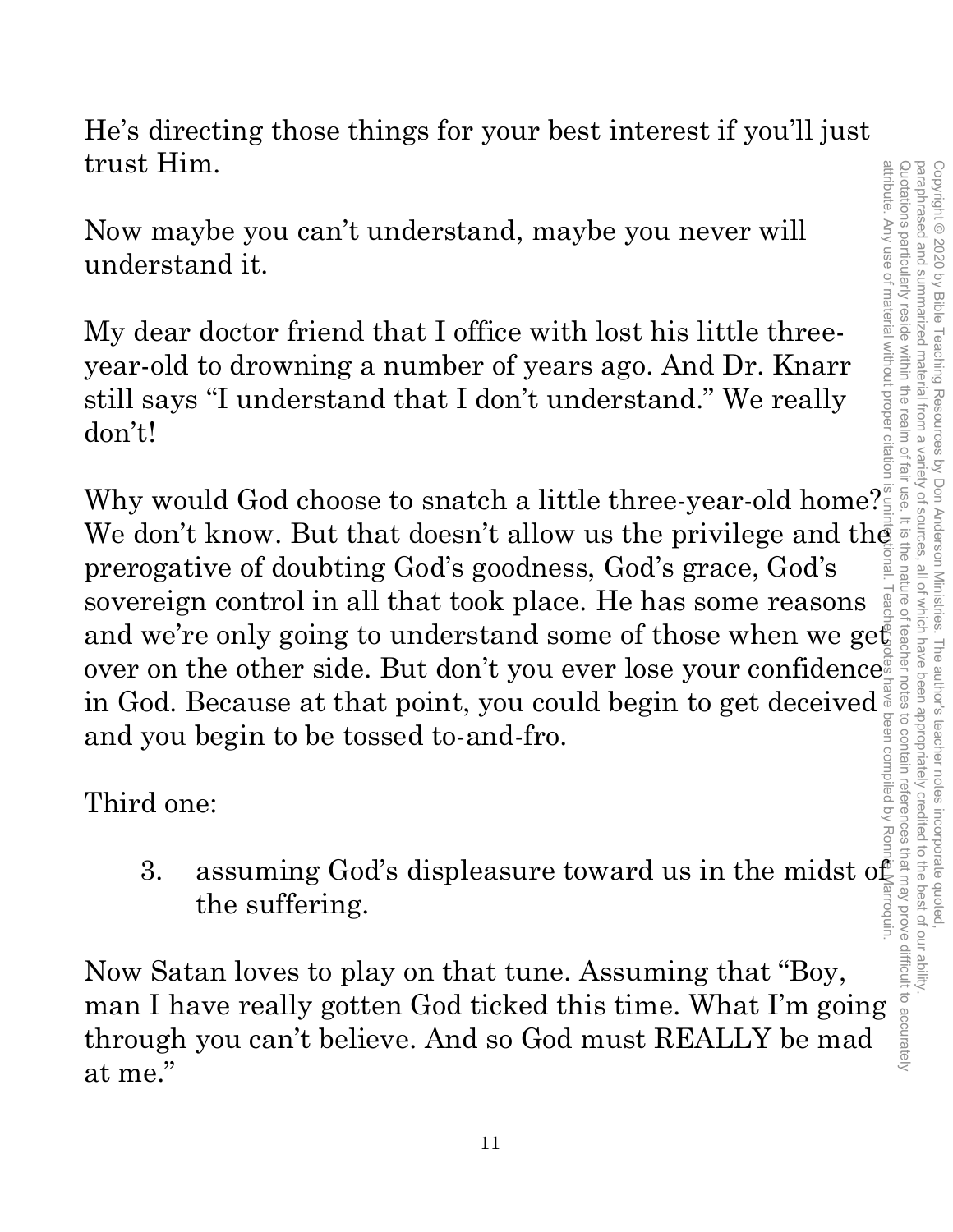And because of that we kind of say "Well God if you're mad at me and that's the way you treat your friends, I sure would hate to be Your enemy." And we just decide to do our own thing. And we leave. We take a misreading and assume that thing. And we leave. We take a misreading and assume that  $\frac{3}{5}$  in suffering, God's is mad. Don't do that! That's a misreading  $\frac{5}{9}$ of suffering in your life.

Number four—we assume that in suffering:

4. discipline is from the heavy hand of God upon us.

Now that might be possible but it also might not be possible. of suffering in your life.<br>
Number four—we assume that in suffering:<br>
4. discipline is from the heavy hand of God upon us.<br>
Now that might be possible but it also might not be possible.<br>
It might be discipline because of out of your life.

And He is taking you on a whaling expedition to apply the board of education to the seat of knowledge in the woodshed. That is possible. That is Hebrews chapter 12.

But, on the other hand, don't assume that immediately—that you are being disciplined for something in your life.

Now would you notice one more phrase in that verse that is very important before we take leave of it?

"so that no one might be deceived in these afflictions; for you yourselves are knowing that [WHAT?] we are DESTINED for this."

That means that God IS sovereign. He predetermined your life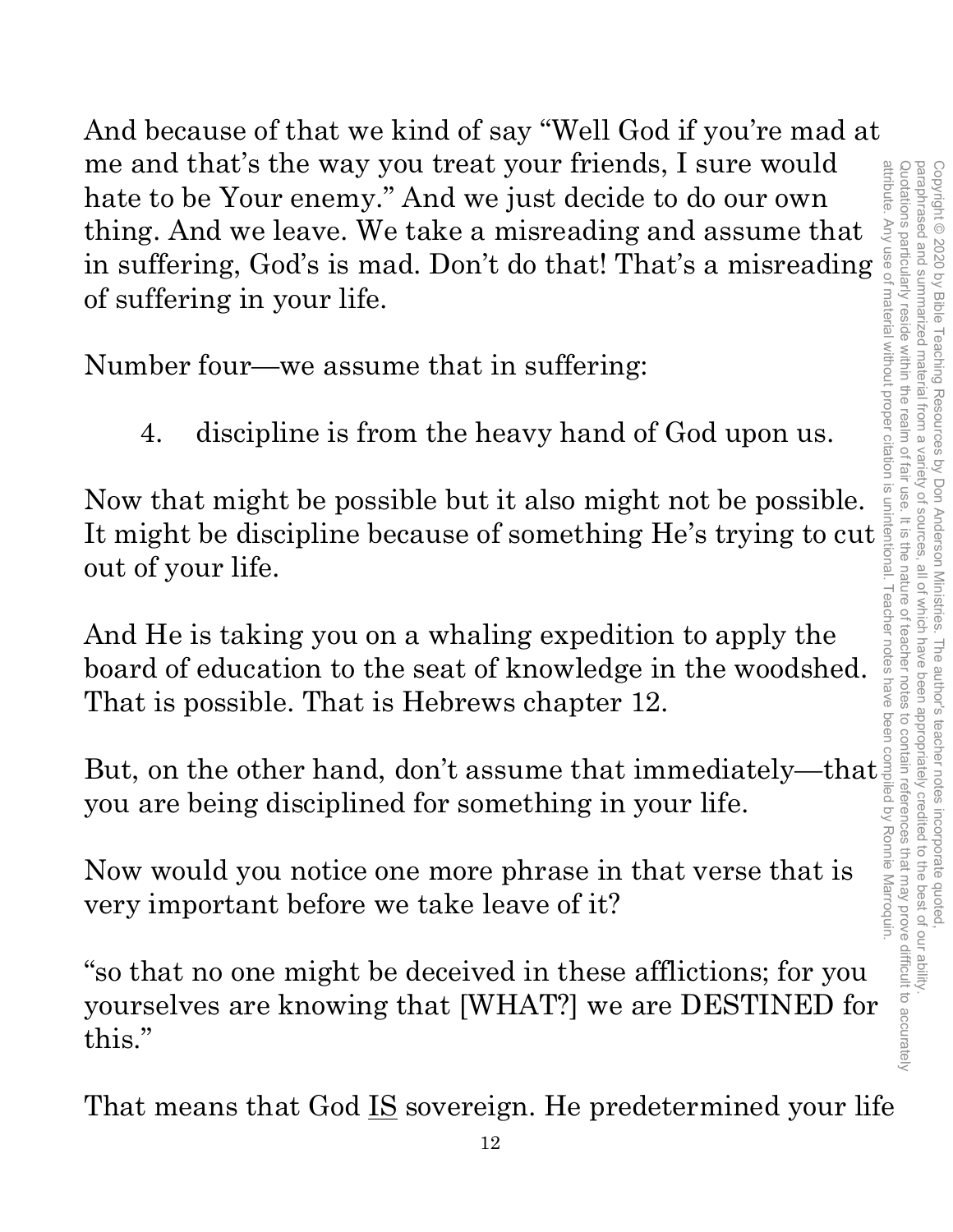Quotations particularly reside within the realm of fair use. It is the nature of teacher notes to contain references that may prove difficult to accurately paraphrased and summarized material from a attribute. Any use of material without proper citation is unintentional. Teacher notes have been compiled by Ronnie Marroquin.Quotations particularly reside within the realm of fair use. It is the nature of teacher notes to contain references that may prove difficult to accurately paraphrased and summarized material from a variety of sources, all of which have been appropriately credited to the best of our ability. Copyright © 2020 by Bible Teaching Resources Copyright © 2020 by Bible Teaching Resources by Don Anderson Ministries. The author's teacher notes incorporate quoted, variety of sources by Don Anderson Ministries. The author's teacher notes incorporate quoted all of which have been appropriately credited to the best of our ability

before the foundation of the world. He predetermined the choice you were going to make with regard to His Son. And guess what?

He predetermined the curriculum necessary to make you more like Christ and we have been DESTINED as believers for suffering and it has nothing to do with these four things we've talked about too many times.

One writer just put it like this. He said:

Trials are the Christian's appointment and destiny. (source unknown)

Now you see, if you could accept that much, we have gained a whole lot of ground in understanding that when our boat gets rocked and we're in the storm and it looks like everything is going against us that we can still be stable because God's in control and things are happening. But it's just part of the program.

You know that had to be a great comfort to the Thessalonians for Paul to just say "Hey you know, you guys don't worry about it. You're on schedule. Everything's fine. Sure a few people are dying and going to heaven but, hey look, that's all part of it. It's okay. Everything's fine. It's just exactly the way I told you it was going to be. So don't think that you're weird in Thessalonica just because you're really having a hard time. Everything's good."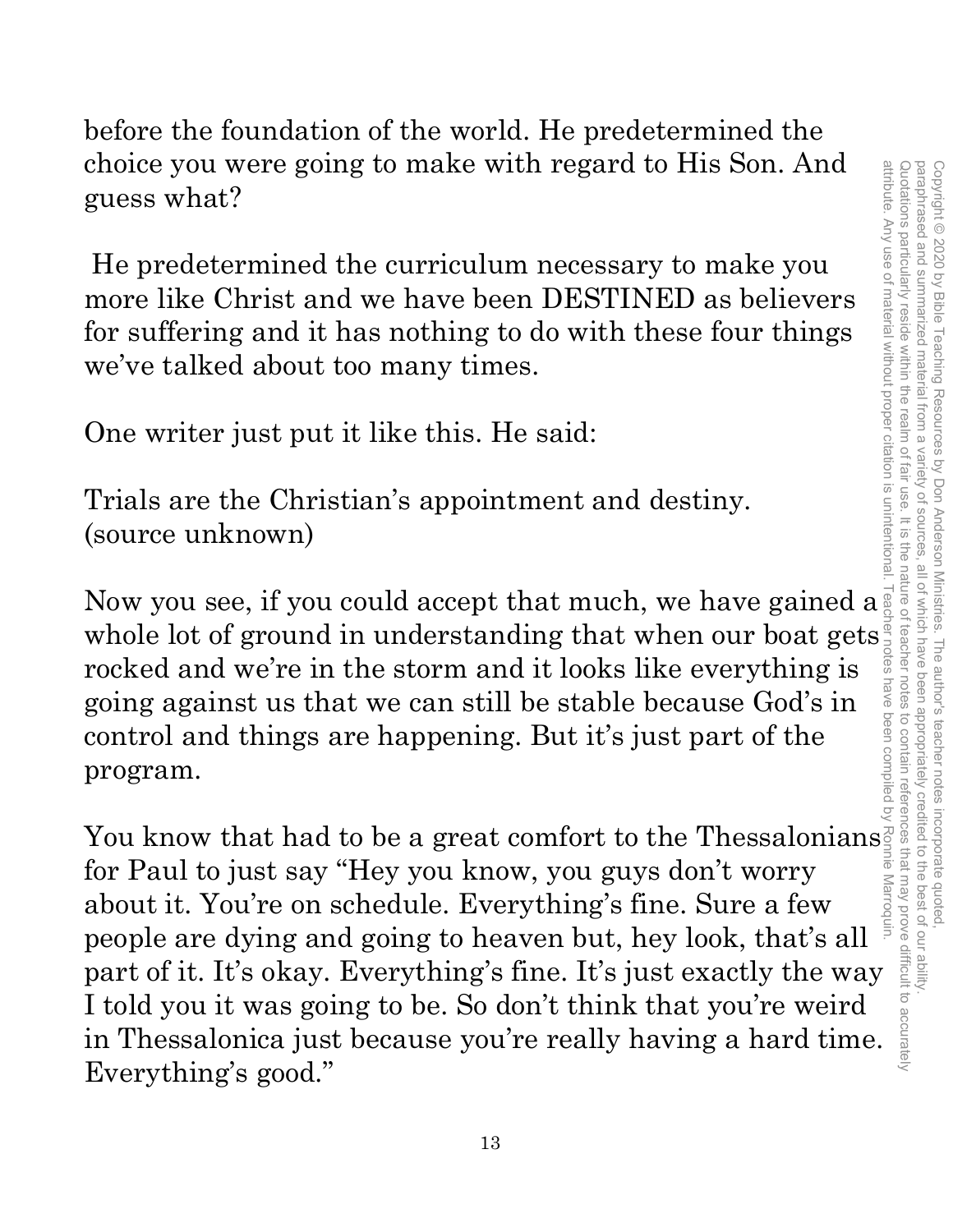#### 2 Timothy 3:12

And indeed, all who desire to live godly in Christ Jesus will be persecuted.

Yes. That's part of it. Now if you can accept that and realize that tribulation is the divinely appointed lot of every child of God and that suffering is inevitable, and that through it God teaches these things, then we ought to be able to respond in a Christ-honoring way.

You know what I think? I think that because we don't understand this and we don't respond with victory in the midst of suffering, we lose our greatest opportunity for witness.

I think when you're in the crucible; God has given you a unique opportunity for ministry. It's opening up a ministry for you and for what God wants to do through you that you're rejecting and fighting and wishing you could get out of it.

And God means to use that to bless and to bring others to Christ. And He will use it!

You see, storms oftentimes come to believers to make them stand rather than to blow them away. And I think we need to see that. That in that, God gets the glory!

Listen to Second Corinthians 4:15: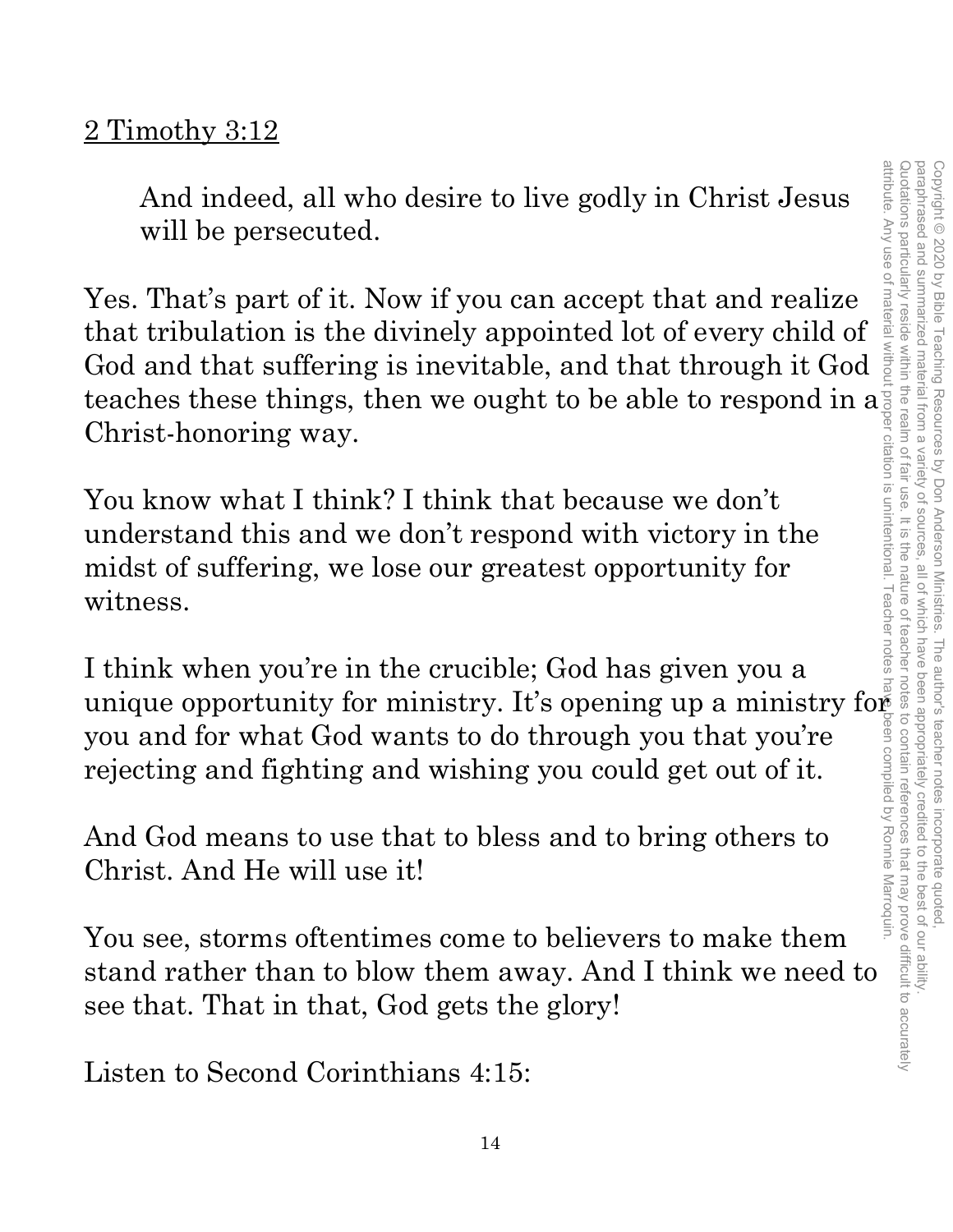### 2 Corinthians 4:15-17 (Phillips)

We wish you could see how all this is working out for your benefit, and how the more grace God gives the more thanksgiving will renown to His glory. This is the reason why we never collapse. The outward man does indeed suffer wear and tear, but everyday the inward man receives fresh strength. These little troubles which are really so transitory are winning for us a permanent, glorious and solid reward out of all proportion to our pain.

These little transitory sufferings—you want to look over at Second Corinthians chapter 11 and see 39 of those little transitory things involving beaten with rods and going without food and being in the water in the sea 24 hours and being through 3 shipwrecks and a few other things—these little transitory things.

You see, it's going to be terribly embarrassing for twentieth century Christians to hang around with some of those folks from the first century.

I can just hear the conversation right now as I listen on it:

"Well, what troubles did you go through while you were down there on earth?"

"We couldn't get a babysitter to go to the concern! Oh, what did you go through?"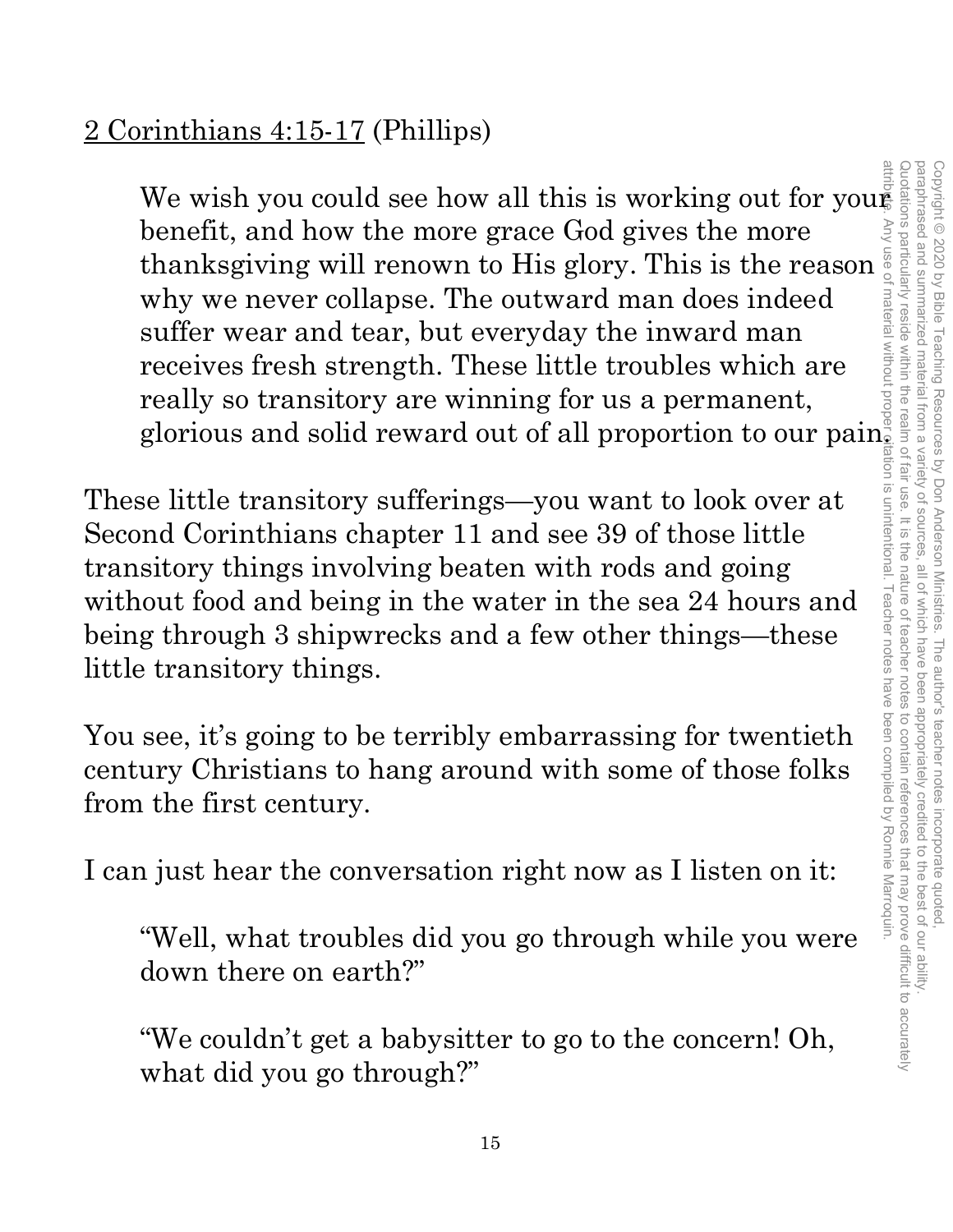"I was beheaded."

"Oh goodness!"

You see, I mean, man! I tell you! They're going to blow your socks off, you know! It's just like we don't have anything to talk about. We're so comfortable and little things that hit us through storms in life and just make us consume every prayer meeting we can get into, and everything. Those things didn't mean anything to them. Man they were just plowing a straight furrow and they stayed in there and persevered and kept going no matter what. Even if it was going to cost them their lives! It meant that much. They kept going. "Oh goodness!"<br>
You see, I mean, man! I tell you! They're going to blow your<br>
socks off, you know! It's just like we don't have anything to<br>
talk about. We're so comfortable and little things that hit us<br>
through storms i

Mount, Jesus tells the story about the wise man that builds his house on a rock and the foolish man who builds his house on the sand, and then it starts to rain. You know, you need to take these principles out of this study and start building on some rock.

And listen, it's a gimmie that it's going to rain.

And I love Tony Evans. He says:

When it starts to rain, it's too late to pour concrete. (source unknown)

You know, you need to be pouring concrete right now! Because it is going to rain and you can count on it. You are DESTINED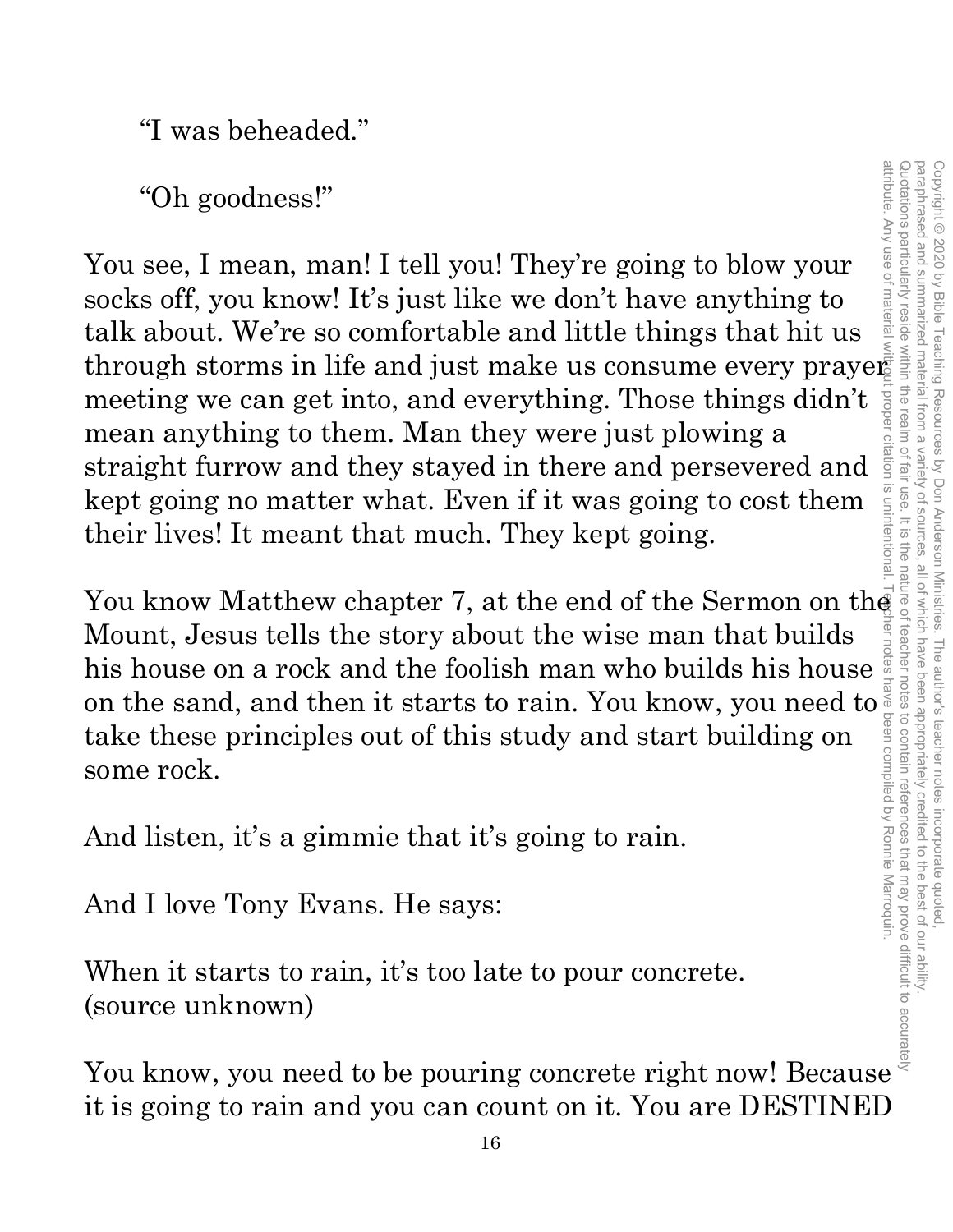for the rain! And for the floods and for the heartache in your life. And out of all of it, God's got it under control and it's going to be wonderful what's going to come out of it.

Verse 4.

## **v. 4 For indeed when we were with you, we kept telling also it came to pass, and you are knowing.**

"For indeed when we were with you,"—look at that. That's in the PRESENT TENSE—"we kept telling you in advance that  $\frac{3}{2}$  we were to be afflicted; even as also it came to pass, and you are knowing." we were to be afflicted; even as also it came to pass, and you are knowing."

For indeed when we were with you, we kept telling<br>you in advance that we were to be afflicted; even as<br>also it came to pass, and you are knowing.<br>indeed when we were with you,"—look at that. That's in<br>PRESENT TENSE—"we kep It's just like Paul, if you want to put that in layman's terminology, he said: "Look I told you when I was there and now I'm telling you so. See I told you so. It's happening just like the program. You are right on schedule. It came to pass. It's just like Paul, if you want to put that in layman's<br>
terminology, he said: "Look I told you when I was there and<br>
now I'm telling you so. See I told you so. It's happening just<br>
like the program. You are right on sch

Now when it happens, somebody said:

"You want to CLAIM Him and not BLAME Him."

And that's an awful good thing to do. And also someone else said:

"You want to be BETTER rather than BITTER."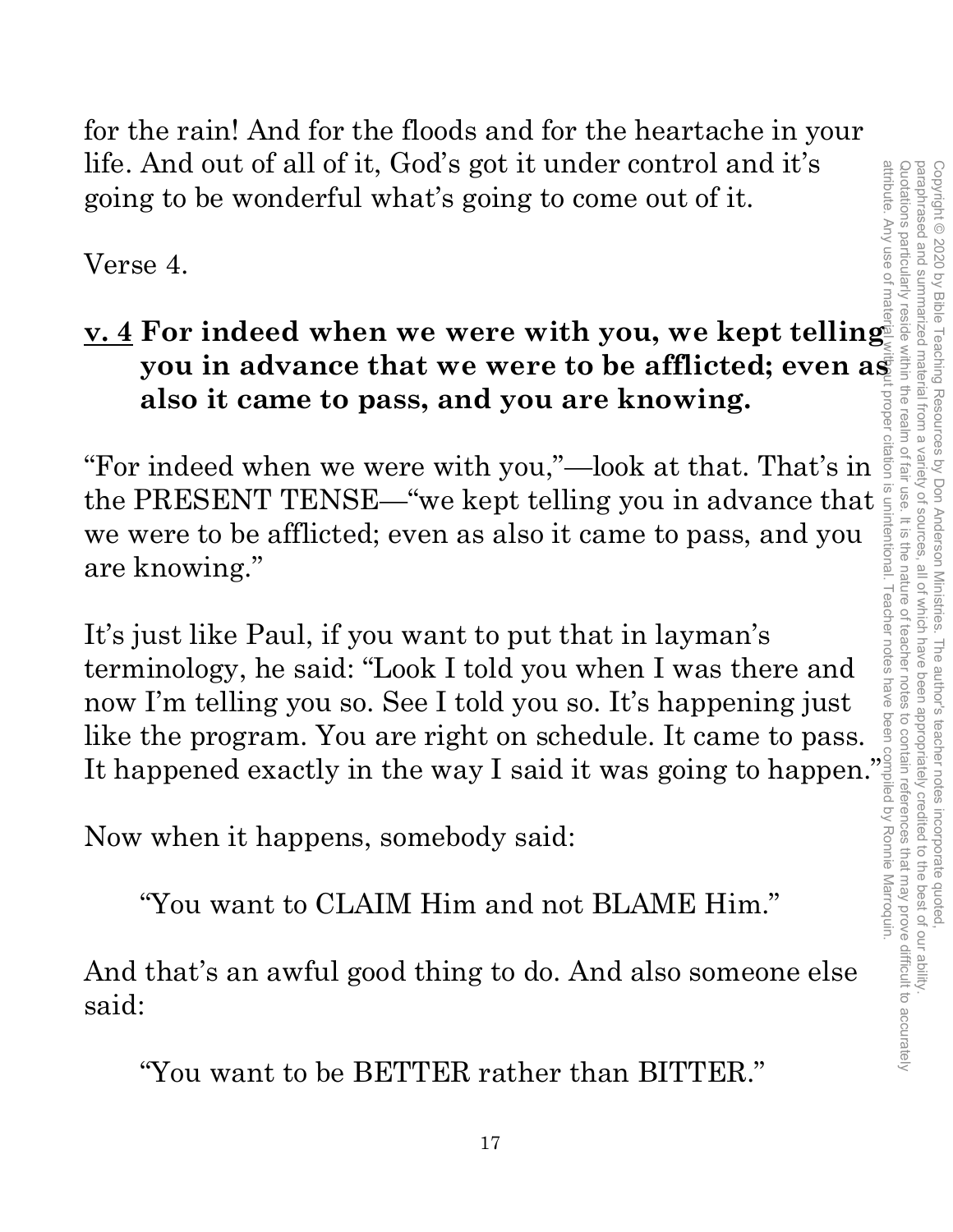attribute. Any use of material without proper citation is unintentional. Teacher notes have been compiled by Ronnie Marroquin.Quotations particularly reside within the realm of fair use. It is the nature of teacher notes to contain references that may prove difficult to accurately paraphrased and paraphrased and summarized material from a variety of sources, all of which have been appropriately credited to the best of our ability. Copyright © 2020 by Bible Teaching Resources Copyright © 2020 by Bible Teaching Resources by Don Anderson Ministries. The author's teacher notes incorporate quoted, summarized material from a variety of by Don Anderson Ministries. The author's teacher notes incorporate quoted all of which have been appropriately credited to the best of our ability. Marroquin

Everything is going according to God's plan. Paul is using this to calm them down. "You're normal. Everything is just fine."

Now, let me give you FOUR Ts that can help you in the crucible. Why are you going through difficulty in your life ro calm them down. Toure normal. Everything is just line.<br>
Now, let me give you FOUR Ts that can help you in the<br>
crucible. Why are you going through difficulty in your life<br>
right now? Maybe these four Ts will help you p some of that if you're facing some real difficult times in your life. to calm them down. You're normal. Everything is just fine.<br>
Now, let me give you FOUR Ts that can help you in the<br>
crucible. Why are you going through difficulty in your life<br>
some of that if you're facing some real diffic

1. The first T is the T—TRUST. They come to teach us to TRUST Him.

Can you trust Him in the midst of the storm?

2. Secondly, they come to teach us to TURN to Him.

How long does it take after the initial shock hits for you to turn to the Lord for strength, for grace, and to make it through that thing?

You see that determines the level of your maturity. To whom you to turn to the Lord?

3. And third, they come to test our progress TOWARD Christlikeness.

They come to test our progress TOWARD Christlikeness. It's like the Lord is saying "I hope you've learned this lesson and we can pass this test now and get onto something else." He's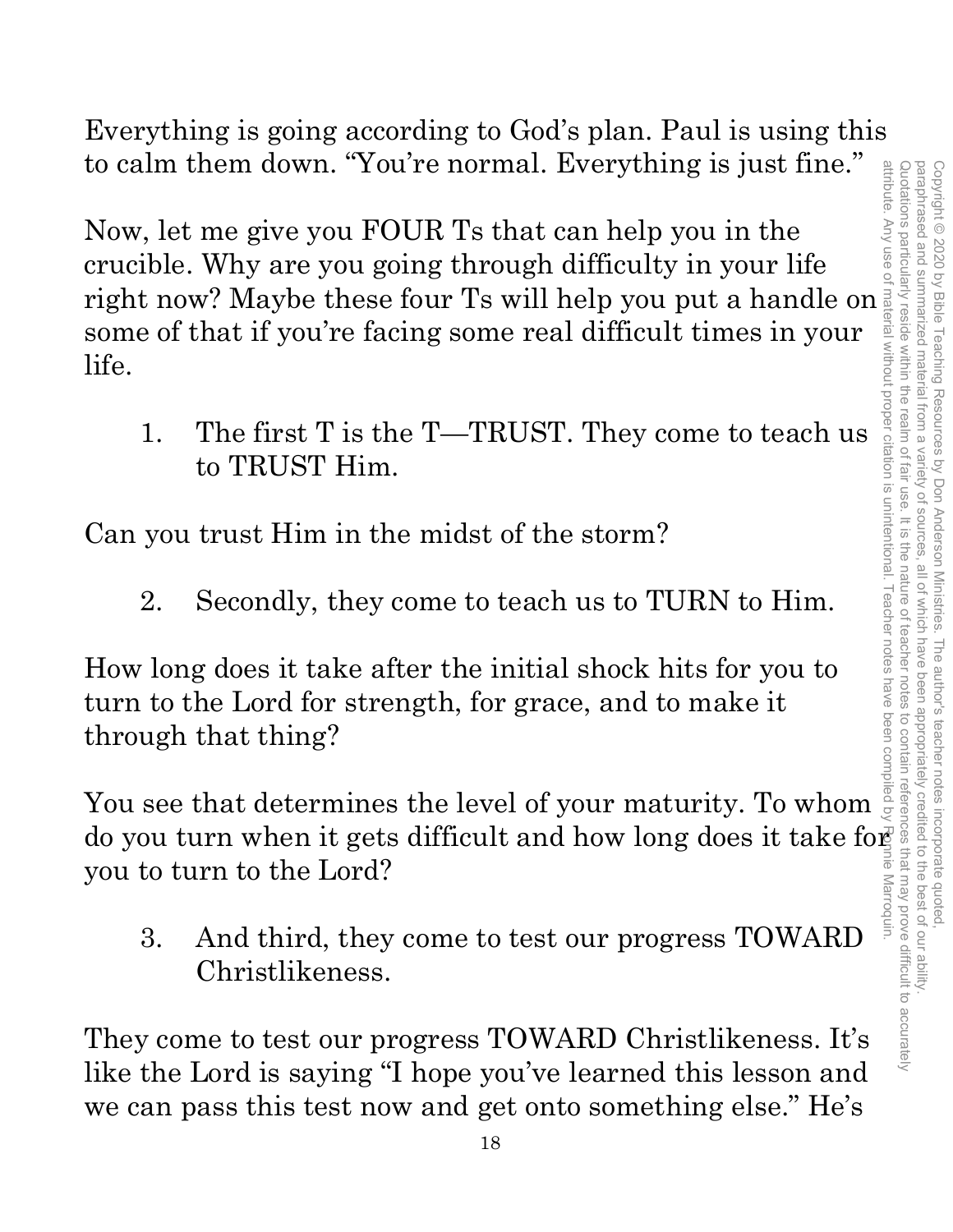in the progress of bringing us to Christlikeness. And that might be just a part of that.

And then number 4:

4. They come to teach us that He can TRIUMPH in every circumstance.

He can triumph in every circumstance.

Impossible from a human perspective, but from a divine perspective:

2 Corinthians 2:14

Thanks be to God who is always leading us in triumph.

He's never lost one yet and He's teaching us this.

You know, there are tons of pieces of poetry that are written about the suffering saints.

Martha Snell Nicholson, Annie Johnson Flint—there are scores of writers. But I don't think there's any more concise or better piece than these words:

I thank God for the bitter things, They've been a friend to grace. They've driven me from the paths of ease To storm the secret place.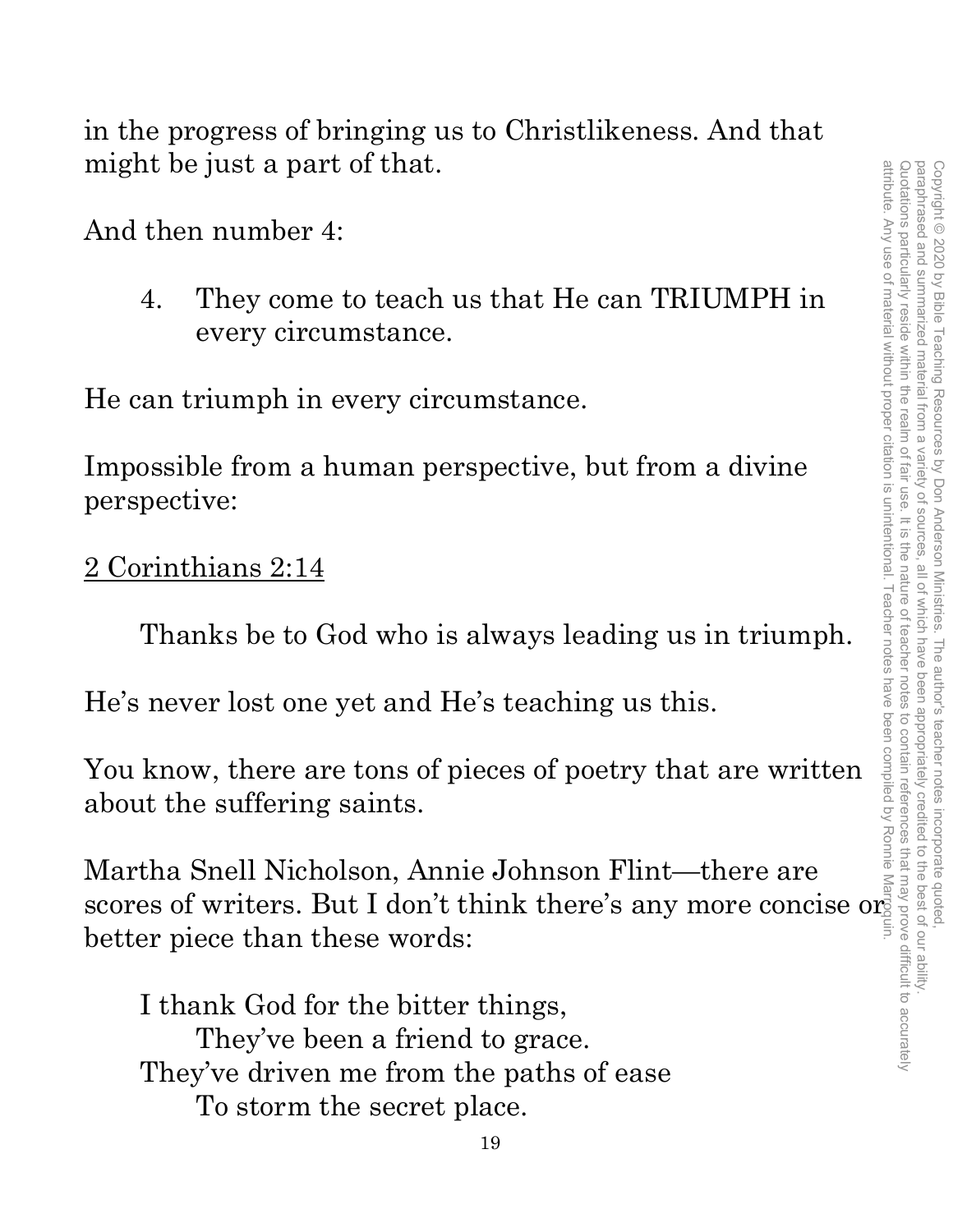I thank Him for the friends who failed To fill my heart's deep need. They've driven me to the Savior's feet Upon His love to feed.

I'm grateful, too, through all life's way No one could satisfy; And so I found in God alone My rich, my full supply. (source unknown)

Dr. Joseph Stowell has written a little book called *The Upside of Down: Finding Hope When It Hurts*. And he gives this littlest<br>
deal from Dr. Seuss to kind of help us understand how we<br>
think sometimes.<br>
(*The Upside of Down: Finding Hope When It Hurts* by Joseph<br>
M. Stowell)<br>
So pe deal from Dr. Seuss to kind of help us understand how we think sometimes.

(*The Upside of Down: Finding Hope When It Hurts* by Joseph M. Stowell)

So pervasive a reality is trouble that even Dr. Seuss warns children of the inevitable downside of life. He writes,

 You'll be on your way up! You'll be seeing great sights! You'll join the high flyers who soar to great heights.

You won't lag behind, because you'll have the speed.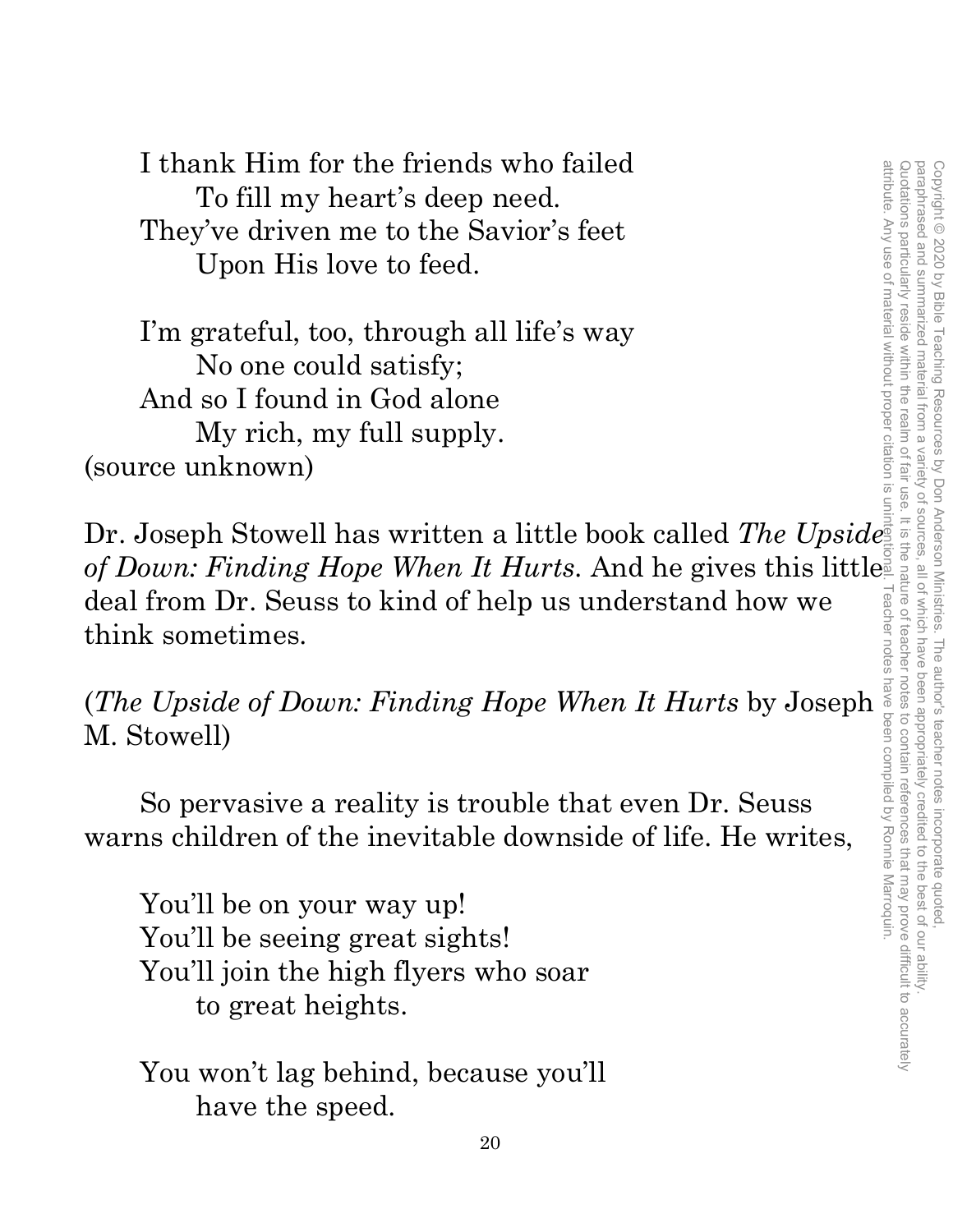You'll pass the whole gang and you'll soon take the lead.

Where ever you fly, you'll be the best of the best. Where ever you go, you will top all the rest.

Except when you don't Because, sometimes, you won't. I'm sorry to say so But, sadly, it's true That bang-ups And hang-ups Can happen to you.

You can get all hung-up In a prickle-ly perch. And your gang will fly on. You'll be left in a lurch.

 You'll come down from the lurch With an unpleasant bump. And the chances are, then, That you'll be in a slump.

And when you're in a slump, You're not in for much fun. Unslumping yourself is not easily done.

attribute. Any use of material without proper citation is unintentional. Teacher notes have been compiled by Ronnie Marroquin. Quotations particularly reside within the realm of fair use. It is the nature of teacher notes to contain references that may prove difficult to accurately paraphrased and summarized material from a variety of sources, attribute. Any use of material without proper citation is unintentional. Teacher notes have been compiled by Ronnie Marroquin.Quotations particularly reside within the realm of fair use. It is the nature of teacher notes to contain references that may prove difficult to accurately paraphrased and summarized material from a variety of sources, all of which have been appropriately credited to the best of our ability. Copyright © 2020 by Bible Teaching Resources by Don Anderson Ministries. The author's teacher notes incorporate quoted Copyright © 2020 by Bible Teaching Resources by Don Anderson Ministries. The author's teacher notes incorporate quoted, , all of which have been appropriately credited to the best of our ability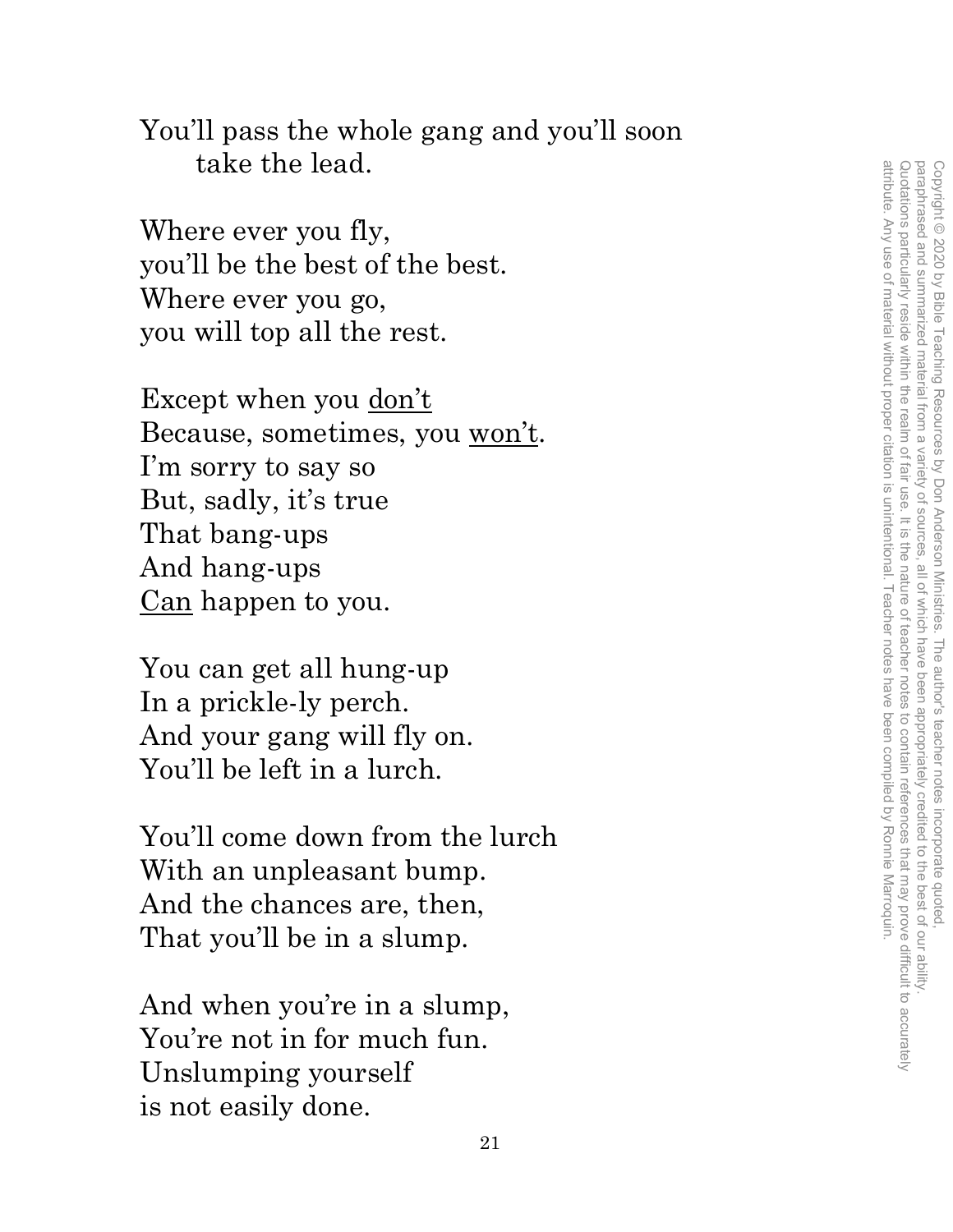Quotations particularly reside within the realm paraphrased and summarized material from a attribute. Any use of material without proper citation is unintentional. Teacher notes have been compiled by Ronnie Marroquin.Quotations particularly reside within the realm of fair use. It is the nature of teacher notes to contain references that may prove difficult to accurately paraphrased and summarized material from a variety of sources, all of which have been appropriately credited to the best of our ability. Copyright © 2020 by Bible Teaching Resources Copyright © 2020 by Bible Teaching Resources by Don Anderson Ministries. The author's teacher notes incorporate quoted, f falr use by Don Anderson Ministries sources . It is the nature of teacher notes to contain references that may prove difficult to accurately all of which have been appropriately credited . The author's teacher notes incorporate quoted to the best of our ability

From *Oh, the Places You'll Go!* by Dr. Seuss. Copyright 1990 by Theodor S. Geisel and Audrey S. Geisel. Reprinted by permission of Random House, Inc. pp. 18-19

You know, well said. And maybe you're there. And it isn't easily undone.

What are you saying? You know whenever you start using the word "Why" you ain't going to get out of it very quick. Because "Why" immediately says "God I don't deserve this" and you're resisting it. You always change your WHYs to WHATs and then you're going to be on your way to learning what it is.

When a sovereign God's permitted it, don't ask why. Just say "what is it I'm supposed to learn so I can get over with this?" That's the quickest thing, is to get in close and ask Him what  $\frac{1}{8}$ <br>He's trying to teach you.<br>But what do we say?<br>(*The Upside of Down: Finding Hope When It Hurts* by Joseph  $\frac{1}{8}$ <br>M. Stowell) He's trying to teach you.

But what do we say?

(*The Upside of Down: Finding Hope When It Hurts* by Joseph M. Stowell)

Why me? Why me again? Why now? Why did this have to happen? Why didn't God stop it?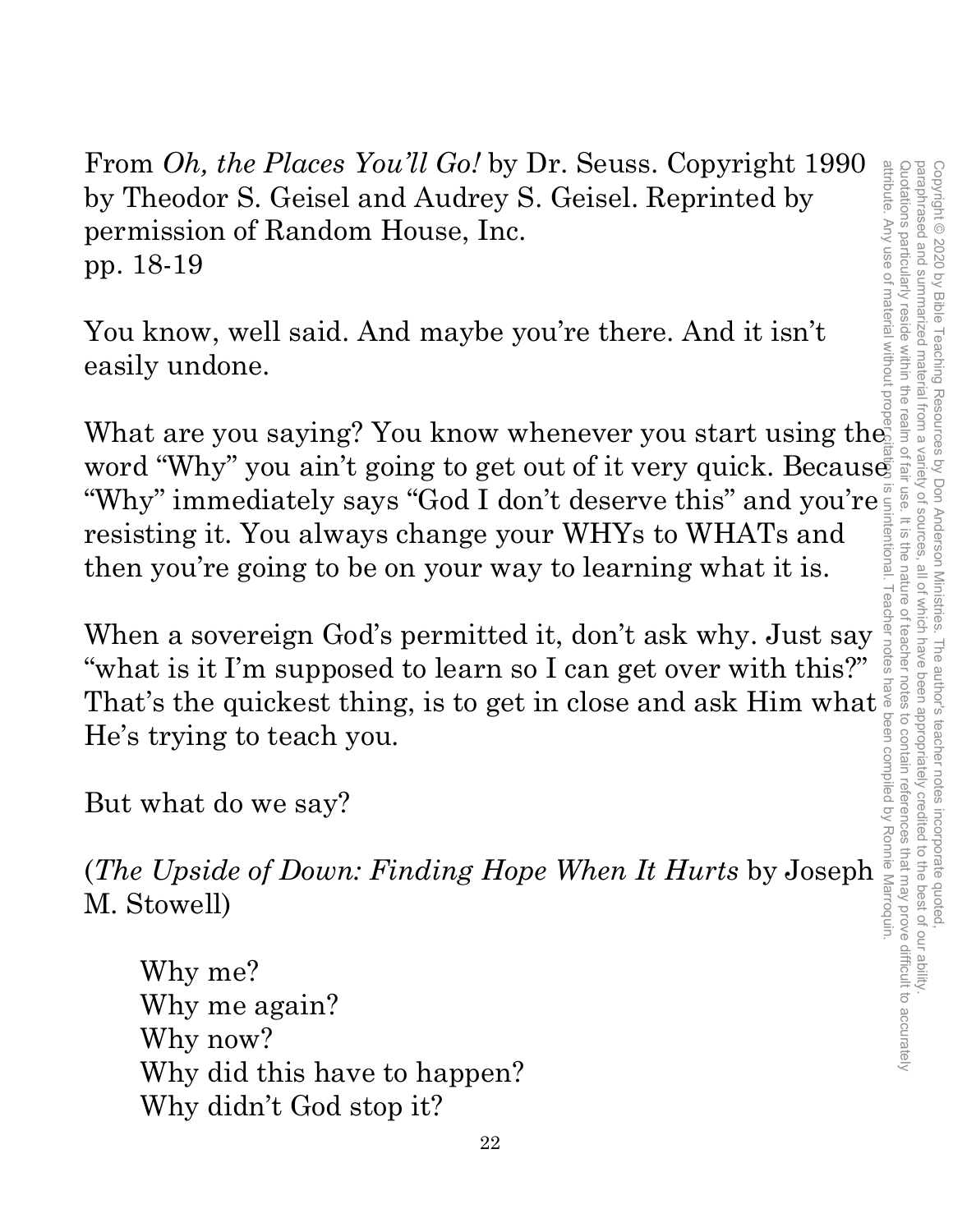Is there something wrong with me? Is there something wrong with Him? Is there something I've missed about life? Why are others seemingly free from trouble? Why don't people understand? Why don't people care? Why don't they get their act together? Why do I keep blowing it? Why do I keep living? p. 21

It's like WHY? WHY? WHY?

And when you get into WHY syndrome, you get cynical, you get hardened, you get angry, you get confused. And so learn  $\mathrm{t} \bar{\mathfrak{g}}$ just suspect your judgment and leave it in His hand.

Henri J. Nouwen is a Catholic priest who left his chair at Harvard to go and become a priest at a handicapped children's home up in Canada—northern Canada.

And he wrote another book because right after he made that decision, not too long after that, he had a very serious car accident and was nearly killed. And it's called *Beyond the Mirror: Reflections on Death* and this is what he says:

(*Beyond the Mirror: Reflections on Death and Life* by Henri J. M. Nouwen)

Then it happened: something striking me, a strange dark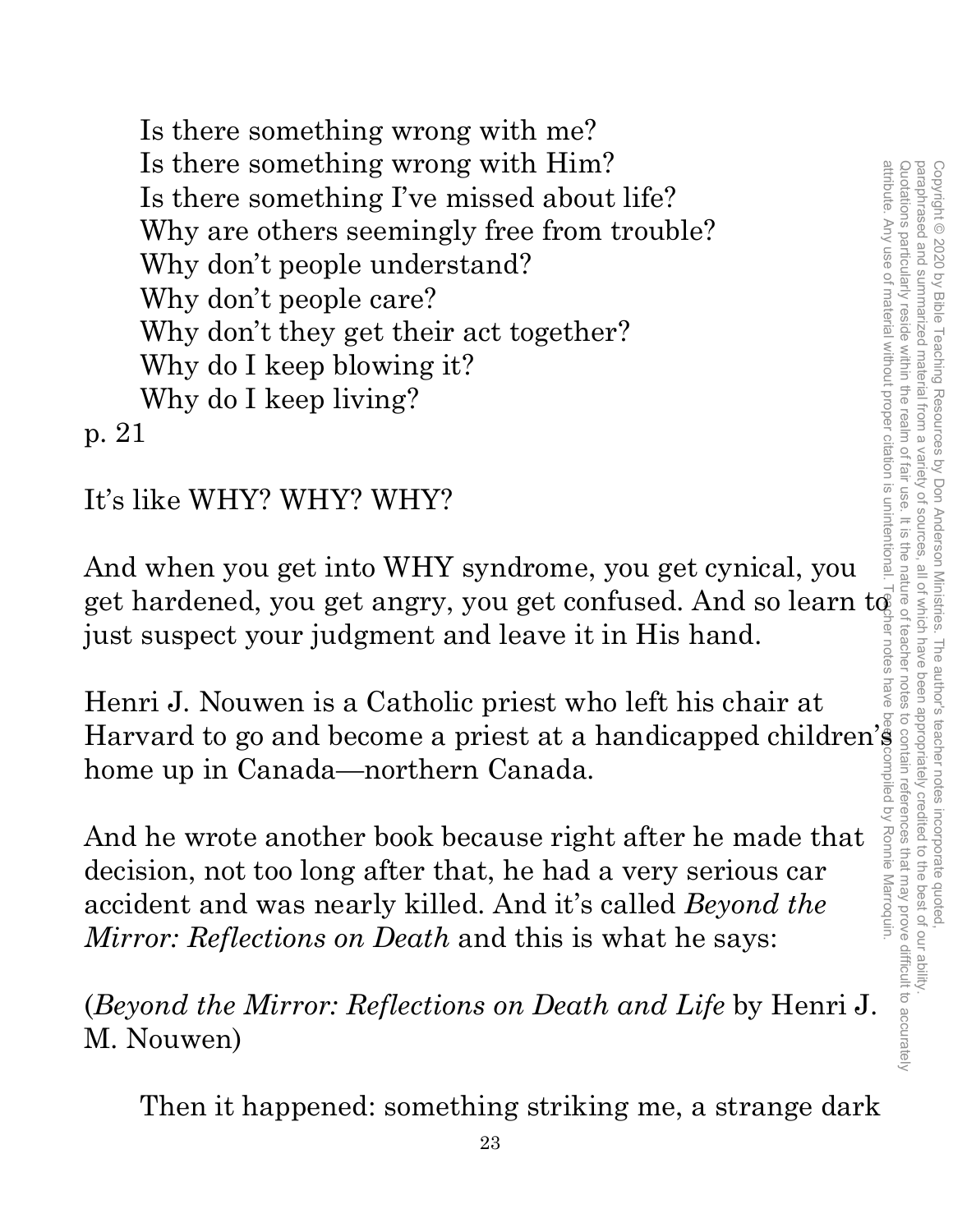sound going through my body, a sharp pain in my back, [what it was is he's walking down the side of an icy road and a guy  $\frac{a}{\frac{a}{b}}$  with a van hit him with his mirror in the back when slid along with a van hit him with his mirror in the back when slid along the side of the road and just decked him. He says, falling on the pavement, attempts to cry out. I found myself thinking: "Did the driver who hit me notice, or is he driving on as if nothing happened?" But another thought emerged, much deeper and stronger: "Everything has changed. None of my plans matter any more. It is awful, painful…but maybe very good." Sue's words were there: "It's too much, far too much." Then there was nothing. Just me…lying helpless on the side of the road. That feeling of powerlessness, of being completely out of control, did not frighten me. I felt as if some strong hand had stopped me and forced me into some kind of necessary surrender. pp. 23-24 It was no is walking down the side of an izy road and a give horizontal<br>
with a van hit him with his mirror in the back when slid along<br>
the side of the road and just decked him. He says, falling on<br>
the pavement, attempt attribute. Any use of material without proper citation is unintentional. Teacher notes have been compiled by Ronnie Marroquin.

Isn't that great? I mean, in the midst of adversity, thinking he's about to die, he sees some strong hand in the accident forcing him to surrender. That guy is learning it quick.

We have a sweet lady who, along with husband and son Brian, were here at TrailWest a couple of summers ago. And Brian a wheelchair for his life. And Kathy has written a book that NavPress has just published and released called *Silent Pain*. Listen to what she says:

(*Silent Pain: Finding God's Comfort for Your Hidden Heartaches* by Kathy Olsen)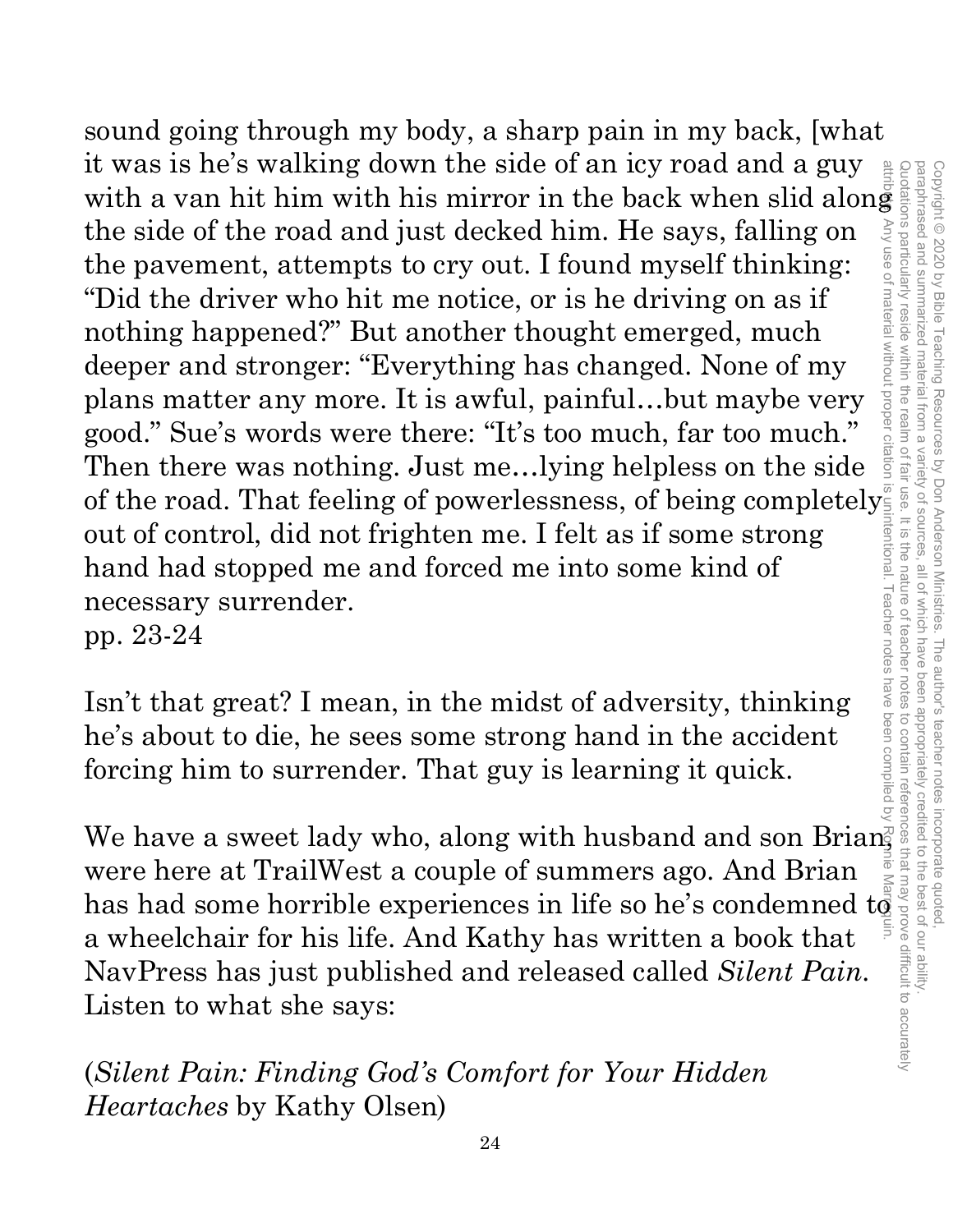In this quiet refuge of the soul, I *felt secure enough to*  In this quiet retuge of the soul, 1 *felt secure enough to*<br>*listen to the Christ within*—who gently corrected me or trained<br>my heart in new directions. All of us have been wounded and  $\frac{1}{2}$ <br>are guilty of wounding oth my heart in new directions. All of us have been wounded and  $\frac{3}{5}$  are guilty of wounding others, but the kindness of God's compassion for my wounds led me to the deep repentance of wanting with all my heart to please are guilty of wounding others, but the kindness of God's compassion for my wounds led me to the deep repentance of wanting with all my heart to please Him who loves me so tenderly.

p. 169

The truth is that it takes courage, faith, and patience to face our pain with integrity. Courage to face the pain and our powerlessness to control the process. Faith and patience to believe that God will see us through if we take responsibility to fight our sinful tendency to demand that our needs be met our way. to fight our sinful tendency to demand that our needs be met  $\frac{1}{8}$ <br>our way.<br>p. 51<br>Kathy, you're right on target.<br>Barbara Johnson, of course says:<br>(Splashes of Joy in the Cesspools of Life by Barbara Johnson)

p. 51

Kathy, you're right on target.

Barbara Johnson, of course says:

(*Splashes of Joy in the Cesspools of Life* by Barbara Johnson)

against you; there are millions of people who don't care one way or another." p. 86

You know that helps us. Getting a little handle on it anyway,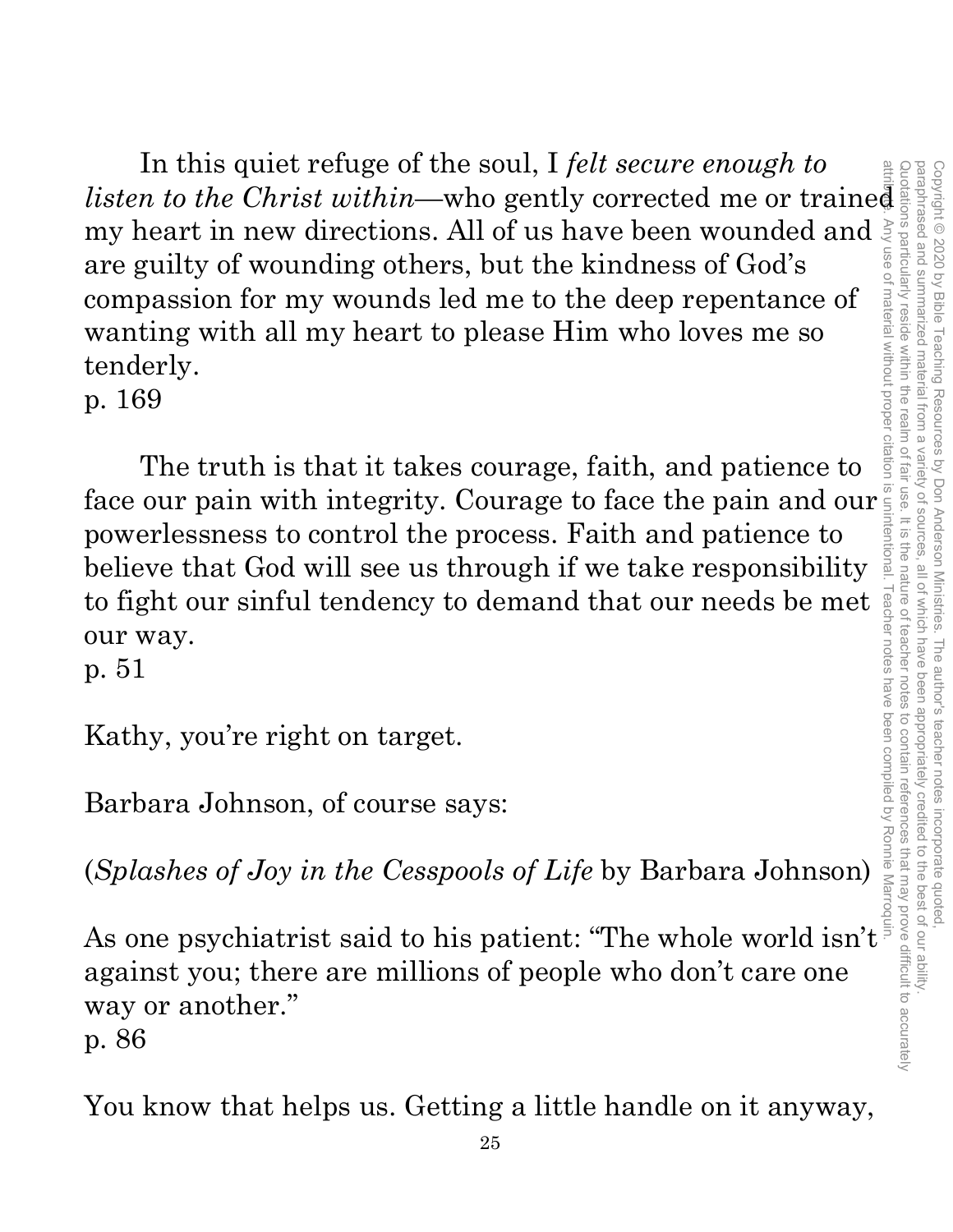#### doesn't it?

Isn't it interesting that a dear little girl in high school would have a divine accident and she becomes the greatest illustration of suffering?

When you hear Joni Eareckson talk it's like you're listening to somebody who's been through many more years than her age pretends. You want to hear what she's got to say about being condemned to a wheelchair for her life?

#### (*Healing and Holiness* by C. Samuel Storms)

Strange as it may seem, it appears God often not only allows, but actually insures that His children undergo and endure long periods of real difficulty. Not only that, but He seems to be hurting His own cause by letting this take place within plain view of unbelievers who scoff at Christianity. Not one embarrassing detail escapes the eyes of these scorners as they jeer, "Look at how this so-called loving God treats His<br>devoted followers!"<br>But wait. As we continue observing, we notice something they jeer, "Look at how this so-called loving God treats His devoted followers!"

But wait. As we continue observing, we notice something unusual. These Christians, on whom God has sent trial after trial, refuse to complain. Rather than shake rebellious fists at  $\frac{1}{8}$ heaven, and rather than curse the One who allows them such misery, they respond with praise to their Creator.

At first the world mocks. "It's only a phase," they assure themselves. "Just wait." But as the trials continue and Christians refuse to "curse God and die," the watching world is forced to swallow its own words and eventually drop its jaw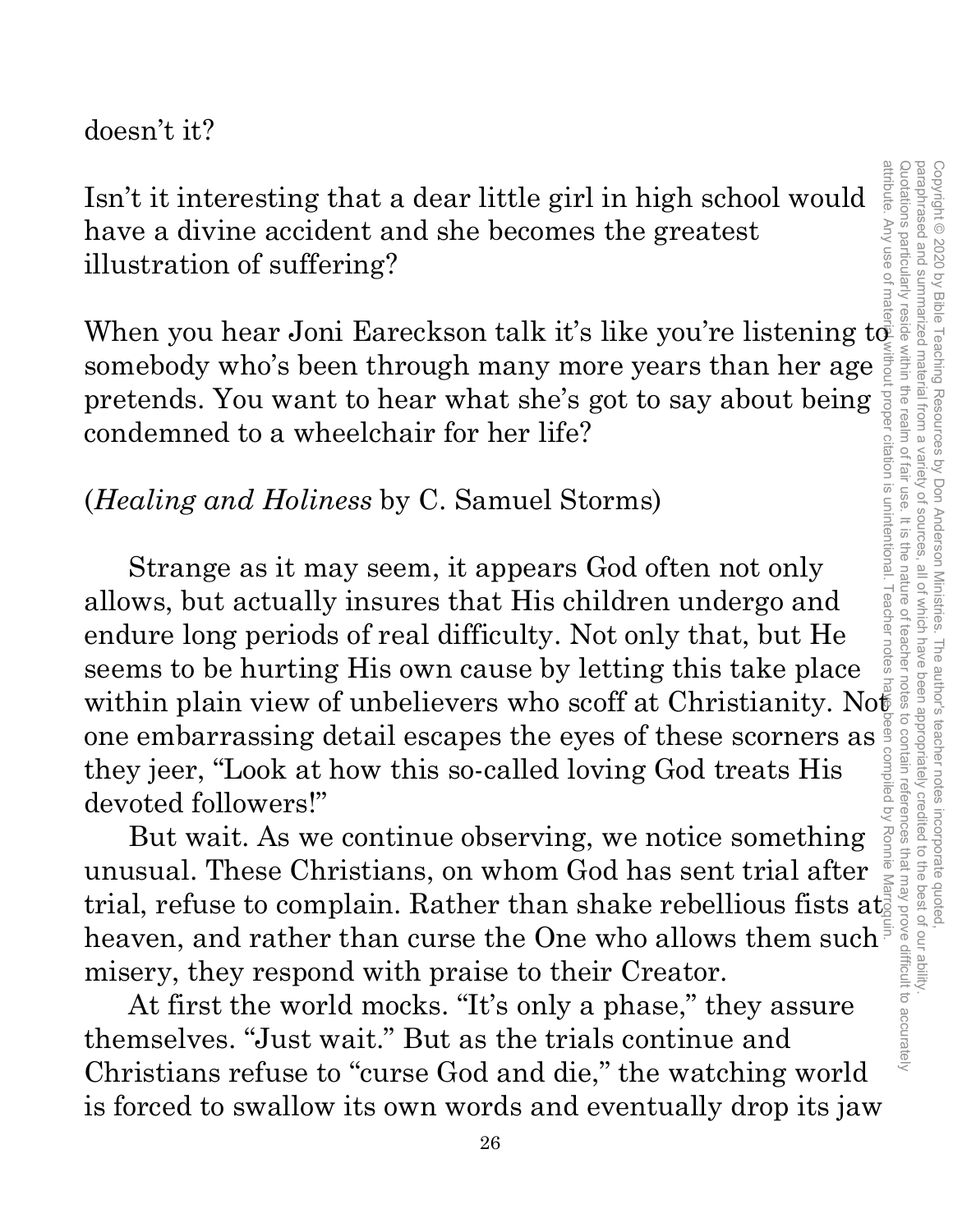in amazed disbelief.

Thus, *God has shown one of the most effective ways in which suffering can bring glory to Himself—*[get this it's underlined] *it demonstrates His ability to maintain the loyalty of His people even when they face difficult trials*. If being a Christian brought us nothing but ease and comfort, the world wouldn't learn anything very impressive about our God. "Big deal," men would say. "Anybody can get a following by waiting on people hand and foot." [Isn't this precisely what Satan said to God about Job?] But when a Christian shows faith and love for his Maker in spite of the fact that, on the surface, it looks as if he's been forgotten, it does say something impressive. It shows the scoffers that our God is worth serving even when as if he's been forgotten, it does say something impressive. It shows the scoffers that our God is worth serving even when<br>the going gets tough. It lets a skeptical world know that what<br>the Christian has is [really] real. the Christian has is [really] real. pp. 53-54 shows the scoffers that our God is worth serving even when<br>the going gets tough. It lets a skeptical world know that what<br>the Christian has is [really] real.<br>pp. 53-54<br>Yes, God leads us along.<br>REFRAIN:<br>Some through the wa

Yes, God leads us along.

#### REFRAIN:

*Some through the waters, some through the flood, Some through the fire, but all through the blood; Some through great sorrow, but God gives a song, In the night season and all the day long.*

is a part of God's program for your spiritual development and that you and I as believers are DESTINED for this.

Christlike characters comes from the crucible.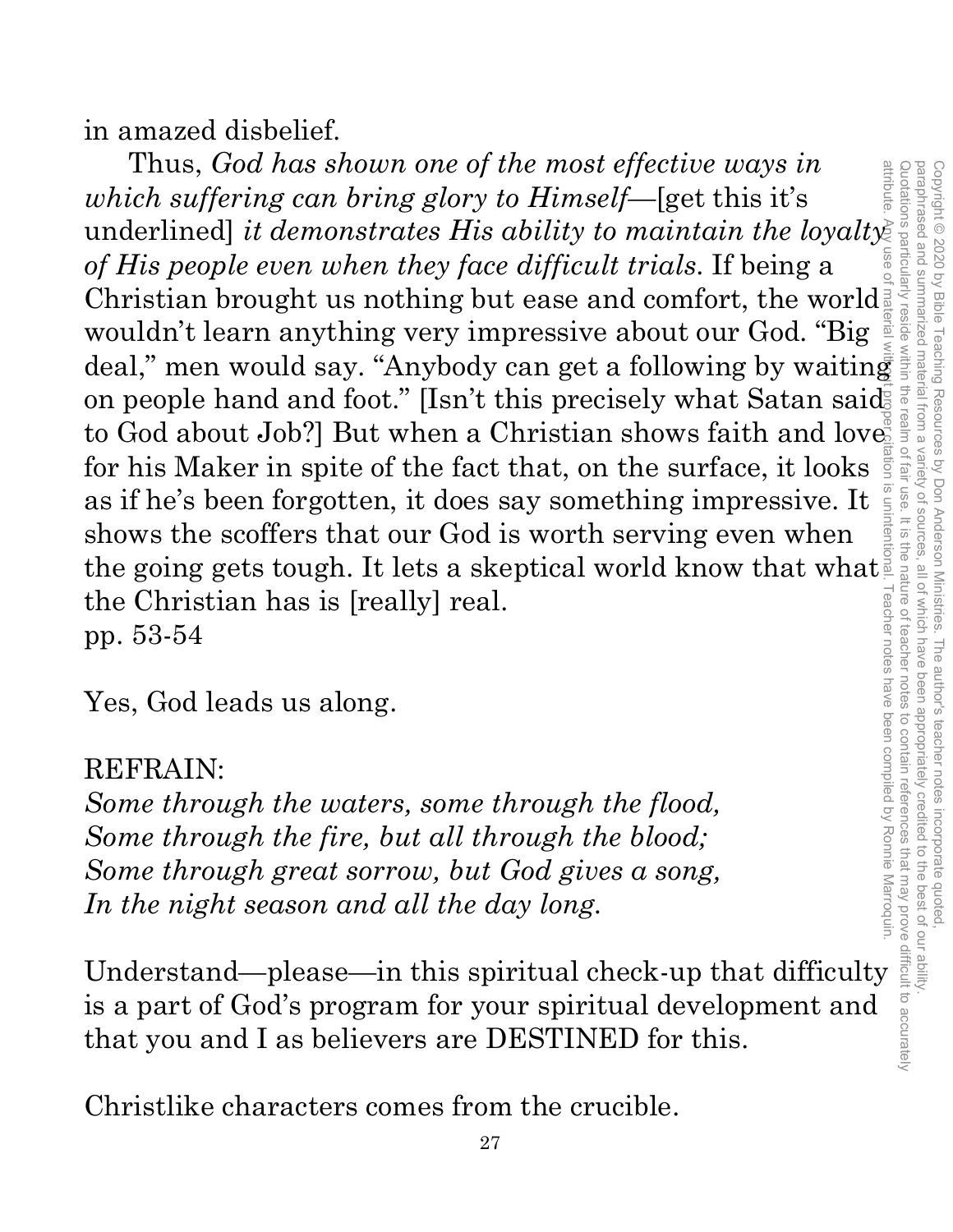#### **v. 5 Because of this I also, when I could not bear it any longer, sent [him] that I might come to know your faith, lest perchance the one who is tempting tempted you, and our work should be in vain.**

You see I couldn't stand it any longer. I needed to know whether our work was in vain and whether Satan was using the suffering to accomplish his purposes and therefore our work would be in vain.

Now what have we learned about Satan? Just kind of put the thing together in your mind.

He's in the hindering business.

He's deceiving us in the midst of our suffering.

What else is he doing?

He's tempting us to throw in the towel and to quit and not to believe that God is good.

to believe that God is good.<br>And as a result, he's come down and snatched the seed of the  $\frac{2}{3}$ <br>Coanal away before it's had a shape to take rest. Gospel away before it's had a chance to take root.

The trials have come in and choked it out, even if it did begin to take root, before it ever became fruitful.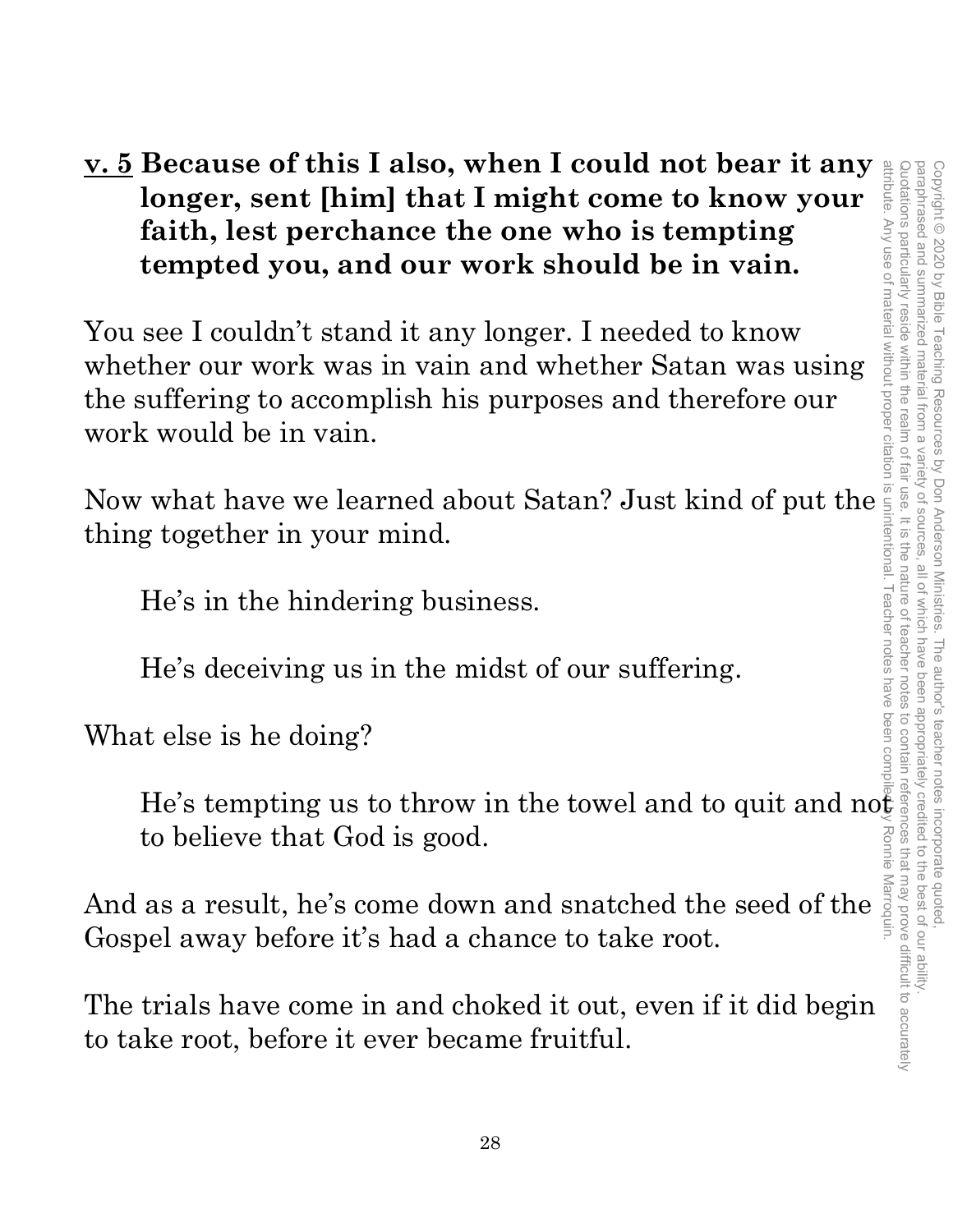So yes, he is in the business of tempting us in the midst of the suffering.

Suriering.<br>
Now I know what you're saying. How does he do that? He does<br>
it by the use of the world and all of its allurements.<br>
You see that in Second Timothy 4:10. It's so serious:<br>  $\frac{2 \text{ Timothy } 4:10}{\frac{2}{3}}$ it by the use of the world and all of its allurements.

You see that in Second Timothy 4:10. It's so serious:

2 Timothy 4:10

Demas has forsaken me because of his love of this present world.

He couldn't stand the heat so he had to get out of the kitchen. He was suffering with Paul and the missionaries and he simply said "There's got to be a better way." So he left for Thessalonica. He was suffering with Paul and the missionaries and he<br>
simply said "There's got to be a better way." So he left for<br>
Thessalonica.<br>
The flesh that wants its own way and the comfort zone that<br>
doesn't want us to—that we d

The flesh that wants its own way and the comfort zone that disciplines in our walk with God, so he uses all of those.

It's at this point that the FOUR Ds because a reality. When you suffering, and he's tempting you, he's going to tempt you with:

- 1. DISCOURAGEMENT,
- 2. DEPRESSION,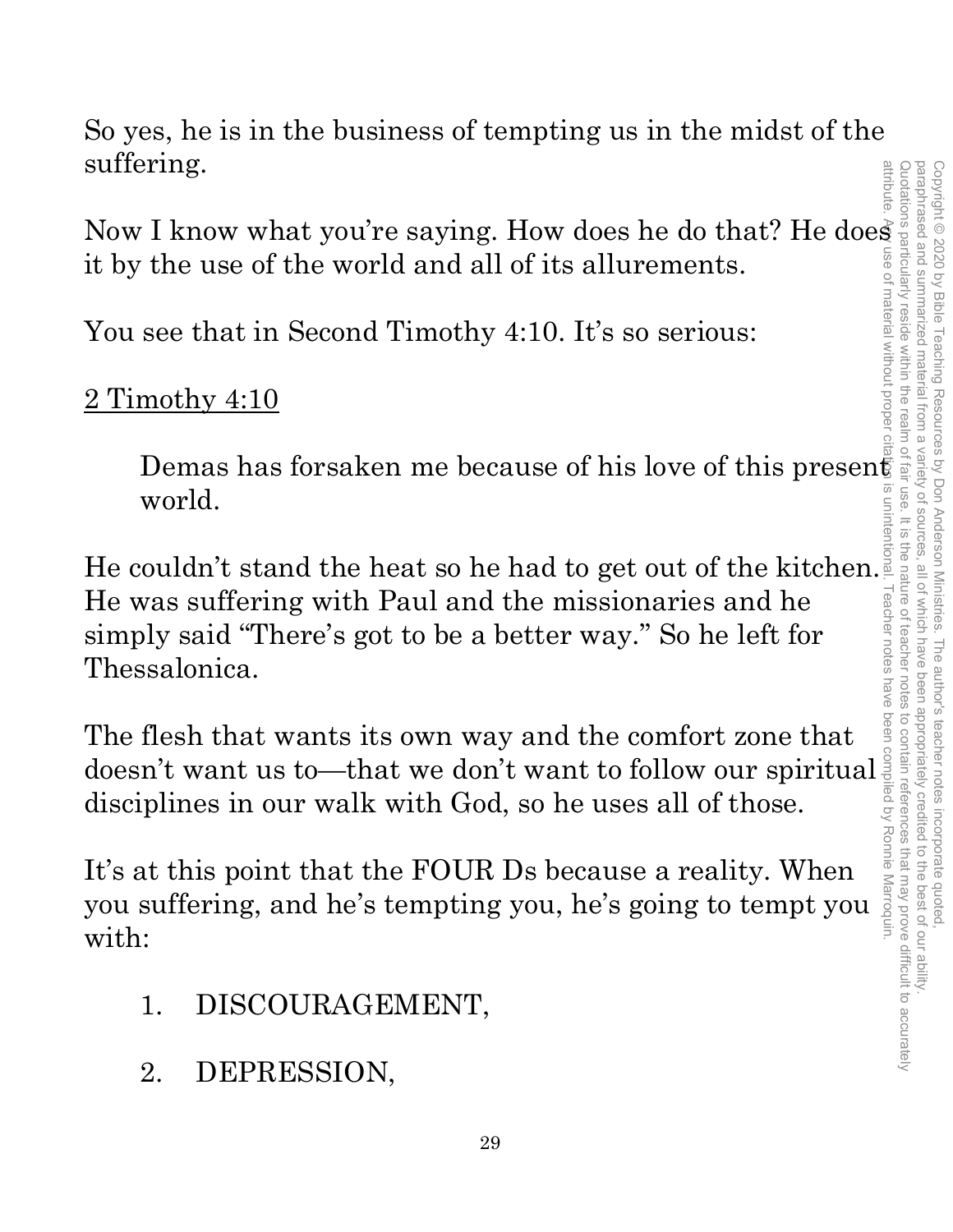- 3. DISOBEDIENCE, and
- 4. DEFEAT.

And he'll get you ever time.

If in fact he's successful in causing us to lose our confidence in God, he'll use discouragement, depression, disobedience and defeat.

Now, there's no question that the tempter's been at work in Thessalonica. The question is, was he successful?

#### 2 Timothy 1:15

You are aware of the fact that all who are in Asia turned away from me, among whom are Phygelus and Hermogenes.

Now what THREE THINGS have you learned about Satan's strategies here:

- 1. he HINDERS,
- 2. he DECEIVES, and
- 3. he TEMPTS.

Can I put a little flesh on that?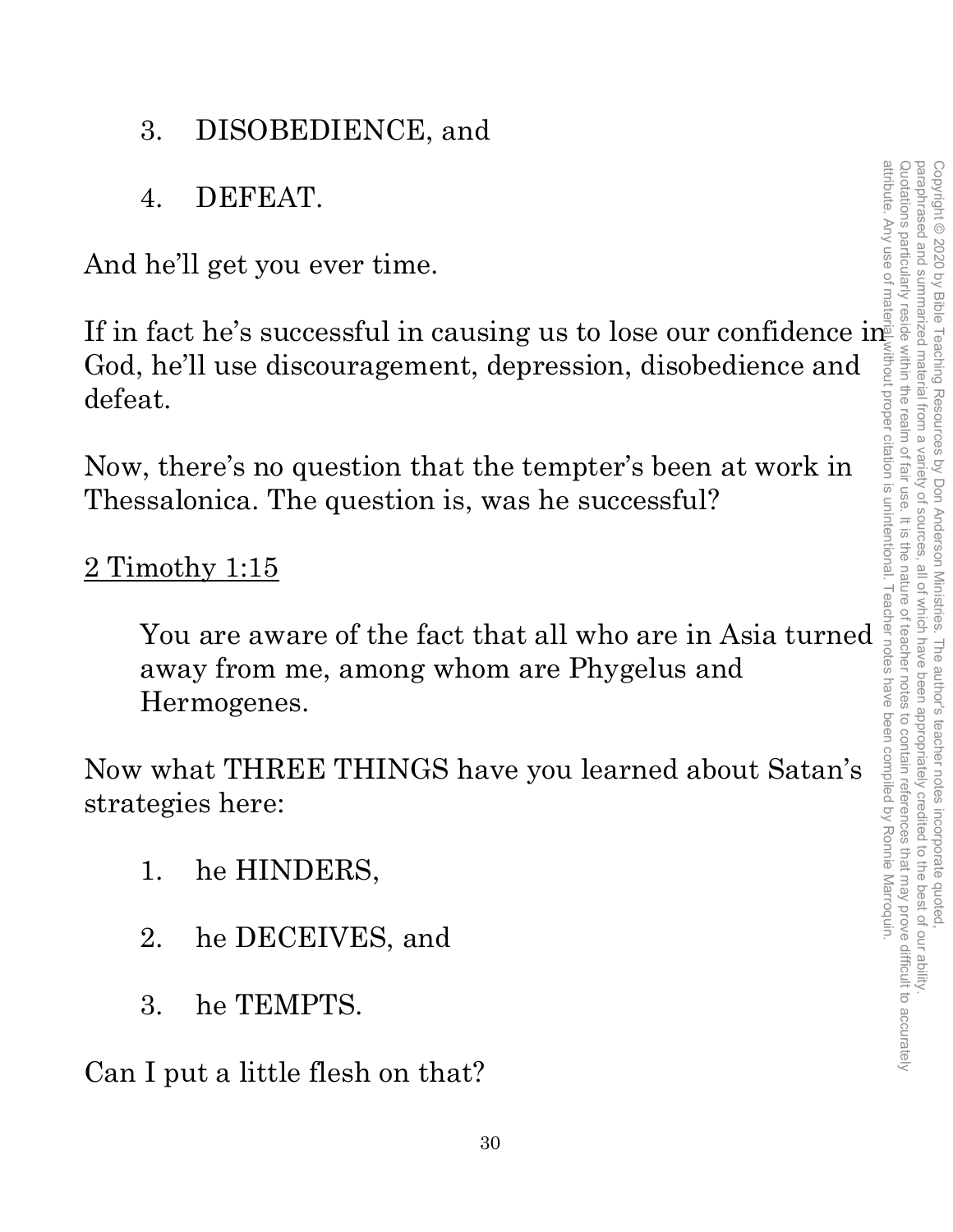- 1. He HINDERS us from the pursuit of the will of God.
- 2. He DECEIVES us even as he did Eve in the garden with the pleasures of sin.
- 3. He TEMPTS us with the kingdoms of this world and the glory of them.

But do you believe First Corinthians 10:13 is in the Bible? Have you cared enough to memorize it so you got it ready and you'll have a comfort zone when you're tempted?

#### 1 Corinthians 10:13

There hath no temptation taken you but such as is common to man; but God is faithful, who will not suffer you to be tempted above that you are able, but with the There hath no temptation taken you but such as is<br>
common to man; but God is faithful, who will not suffer<br>
you to be tempted above that you are able, but with the<br>
temptation also make a way to escape, or that you might<br> be able to bear it.

Now that's exactly what Paul says in:

#### Galatians 4:11

I fear for you, that perhaps I have labored over you in vain.

It's been fruitless, I haven't accomplished a single thing.

You know there's a great hymn in our hymn books that I often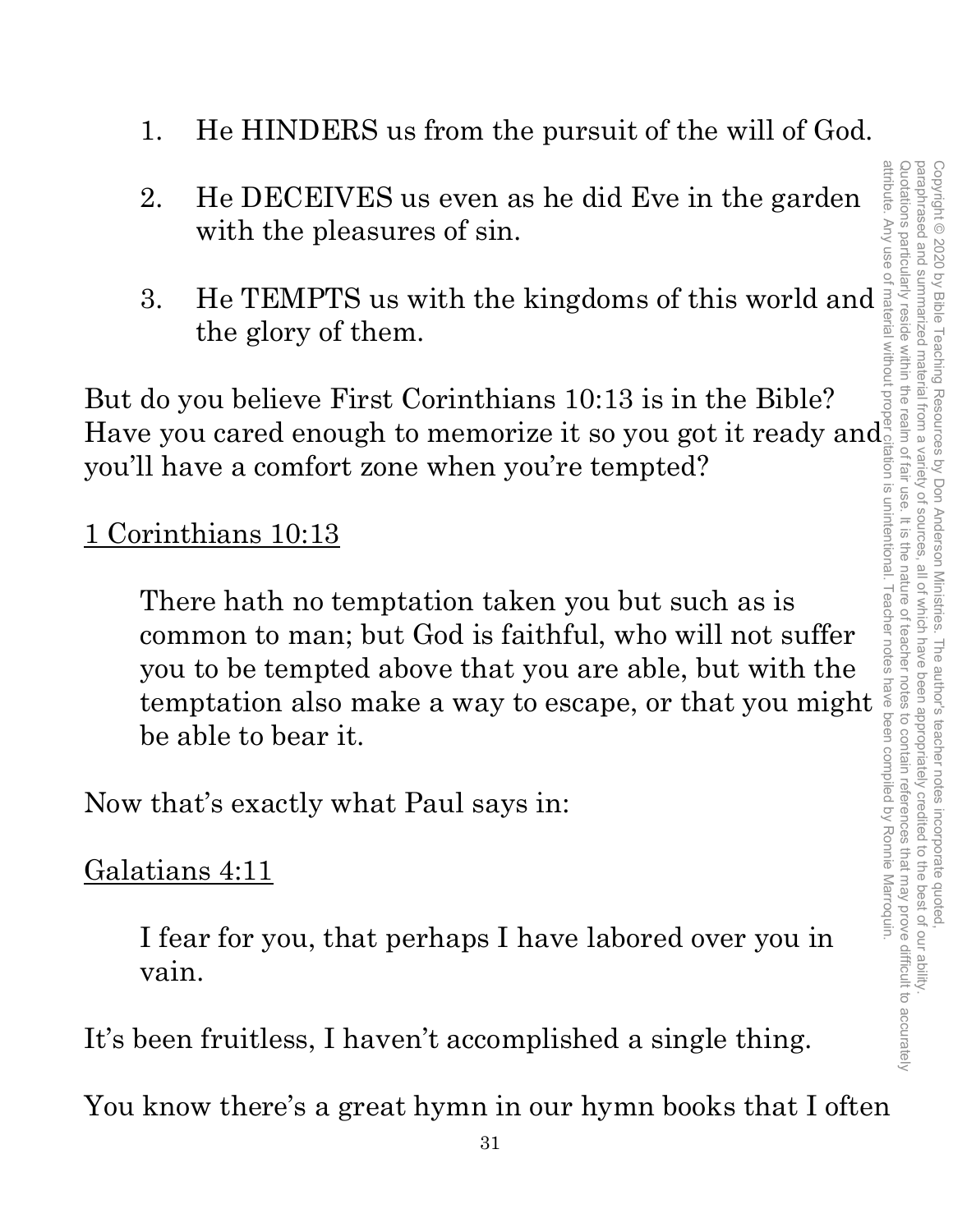love to sing. In fact, I love the tune so much that it's become almost my very favorite hymn.

#### DAY BY DAY

Day by day and with each passing moment, Strength I find to meet my trials here; Trusting in my Father's wise bestowment, I've no cause for worry or for fear. He whose heart is kind beyond all measure Gives unto each day what He deems best— Lovingly, its part of pain and pleasure, Mingling toil with peace and rest.

There are ten lessons that come out of those verses.

Lesson #1: Satan might have hindered us but it was the Father's plan to send Timothy to Thessalonica.

Lesson #2: Paul was willing to forego the pleasures of Timothy's presence so that the Thessalonians might be strengthened and encouraged.

Lesson #3: Do you have that same deep love that the apostle Paul displays here for the Thessalonians?

Lesson #4: Timothy was willing to go anywhere at any cost to do anything for the glory of God.

Lesson #5: Has Satan been successful in deceiving you in the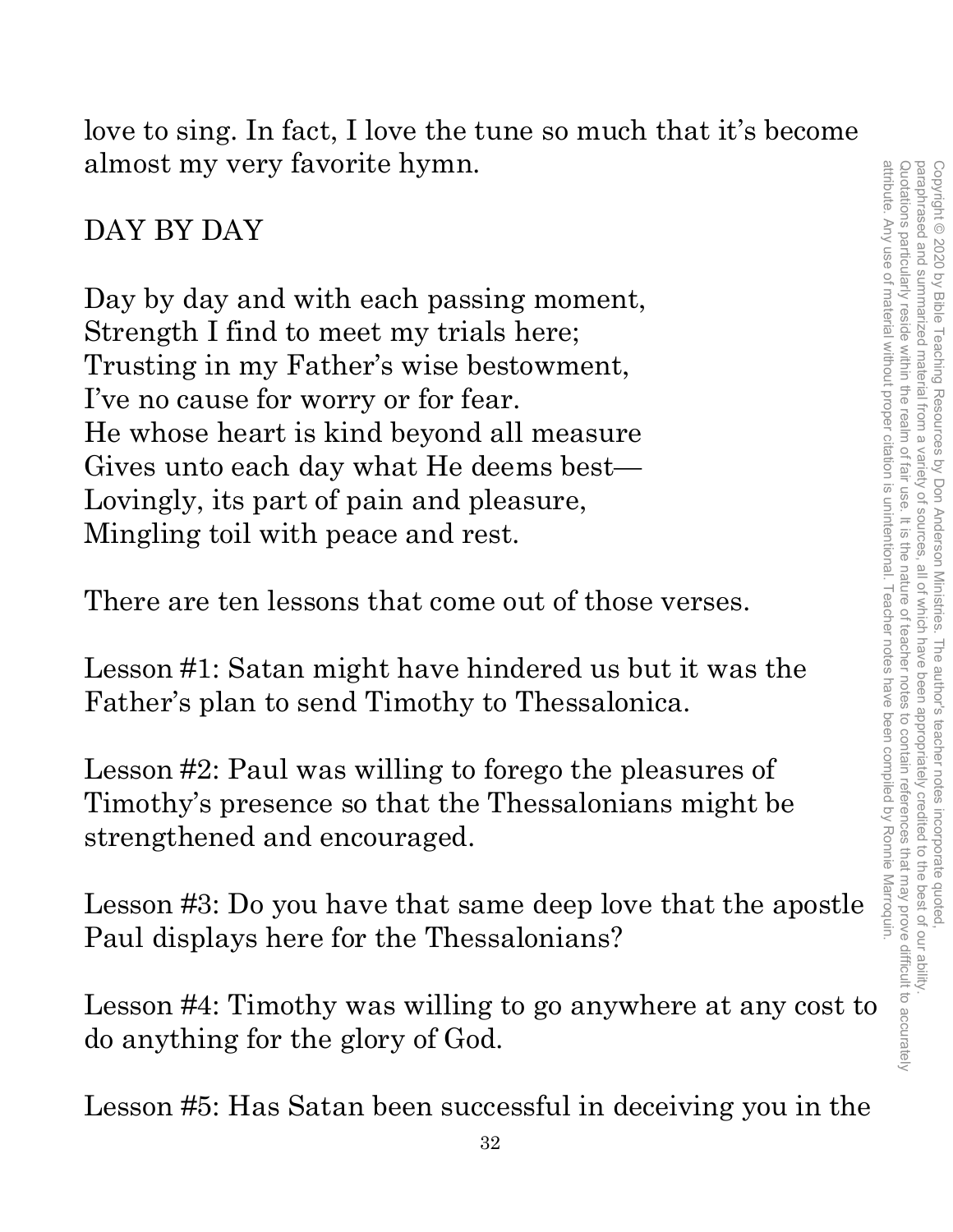midst of your afflictions?

Lesson #6: Don't ever lose your confidence in the purpose and plan of our sovereign God when you are going through difficulties.

Lesson #7: Trials are the Christian's appointment and destiny.

Lesson #8: Christlike character comes from the crucible.

Lesson #9: Temptation and deception are primary in Satan's battle plan.

Lesson #10: Satan uses discouragement, depression, disobedience and defeat to the accomplishment of his purposes.

Dave Dravecky wrote a book called *Comeback*.

attribute. Any use of material without proper citation is unintentional. Teacher notes have been compiled by Ronnie Marroquin.Dave was a pitcher for the San Francisco Giants when they discovered that he had cancer in his arm. And now, as a resul $\ddot{\xi}$ of all that, he tried to make a comeback and pitch. His arm Ronnie was shattered in Montreal as he was in the sixth inning of was snattered in montreal as he was in the sixth miling of  $\frac{1}{8}$  pitching one time during the comeback. And now he's lost his arm. Listen to this:

(*Comeback* by Dave Dravecky with Tim Stafford)

Love, not baseball, is what I thought about during those few days of anxiety after the biopsy. Sometimes in the mornings,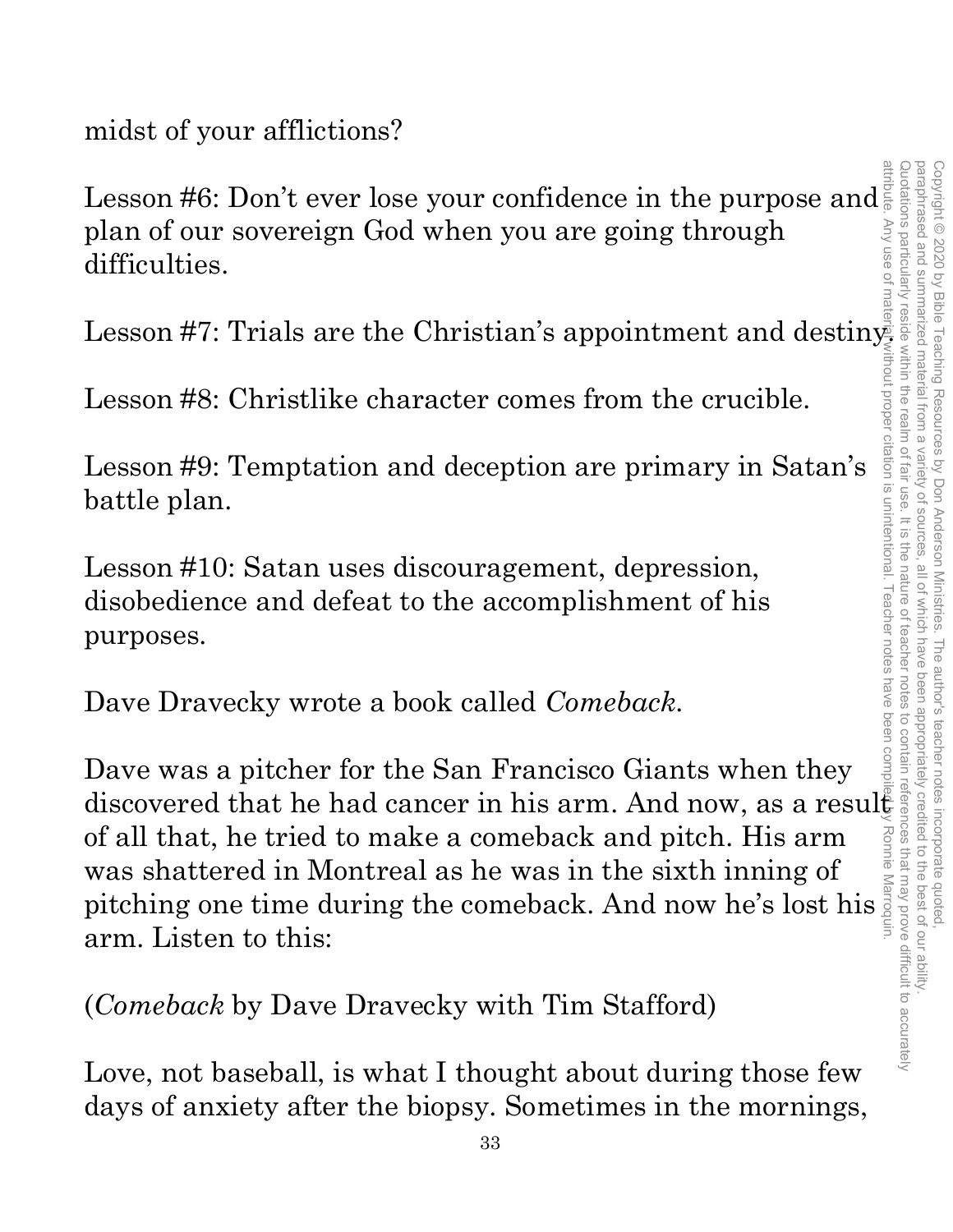after Janice had gotten up with the kids, I would lie in the basement, where we were sleeping, and think how much I

loved her. I thought how much I loved Tiffany and Jonathan.  $\frac{g}{\tilde{s}}$ <br>One thought did not enter my mind. I never thought,  $Wh\tilde{\chi}$ One thought did not enter my mind. I never thought, *Why me*? I [did not] feel sorry for myself. I wasn't wondering why God had treated me so unfairly. I wasn't feeling as though God was mean and vindictive.

I know that those thoughts do come to people who are facing cancer, because many people have asked me about them. Some have been convinced that I must be thinking that way. For many people it seems a battle with cancer is also a battle with bitterness.

I don't claim any credit for myself, but I didn't think that way. Janice didn't either. It just wasn't in our mindset. God had put us through some experiences and taught us some lessons that prepared us to face the worst. pp. 65-66

Copyright © 2020 by Bible Teaching Resources by Don Anderson Ministries. The author's teacher notes incorporate quoted,

Copyright © 2020 by Bible Teaching Resources by Don Anderson Ministries. The author's teacher notes incorporate quoted

paraphrased and summarized material from a variety of sources, all of which have been appropriately credited to the best of our ability.

, all of which have been

appropriately credited to the best of our ability

paraphrased and summarized material from a variety of sources

attribute

attribute. Any use of material without proper citation is unintentional. Teacher notes have been compiled by Ronnie Marroquin.Quotations particularly reside within the realm of fair use. It is the nature of teacher notes to contain references that may prove difficult to accurately Father, even as Dave has expressed this in his personal life,  $I_{\text{max}}^{\text{max}}$  pray that we can forge a biblical concept of suffering and that  $\frac{1}{2}$  we can recognize the fact that it has nothing to do with regard to Yo Father, even as Dave has expressed this in his personal life, I pray that we can forge a biblical concept of suffering and that to Your feelings toward us but that You have a big picture. Ronnie Marroquin And because of that picture, you use different circumstances in each of our lives to the full accomplishment of Your purpose. And that it is our selfish nature to want to resist those things, to misinterpret, to listen to the sly evil one trying to make us deviate and depart from an intense following of Yourself because of the suffering involved. Father, may we be men and women who will rise up and be able to face whatever comes, knowing that You have it all in control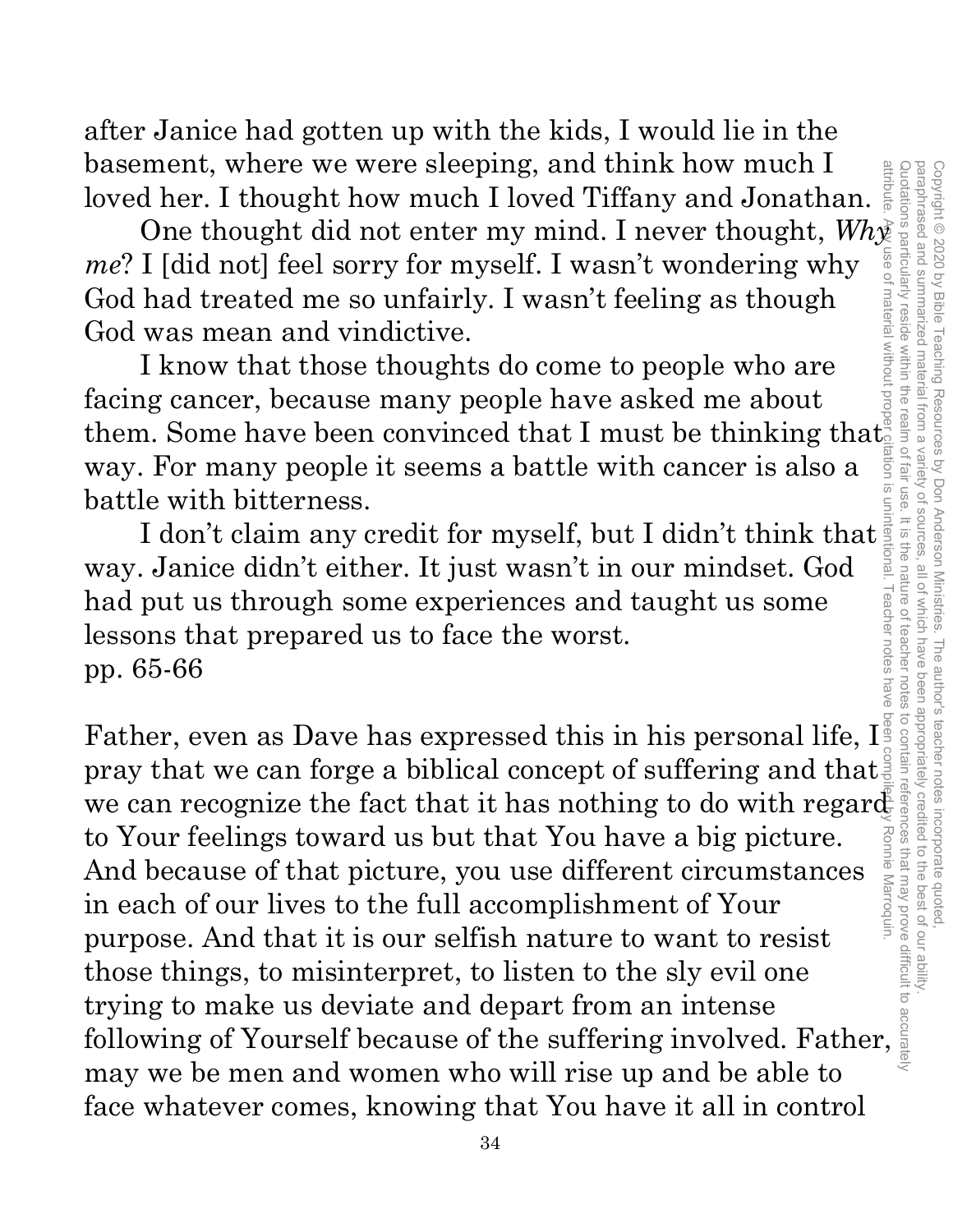#### and You're going to be glorified in the midst of it. In Jesus' name we pray. Amen.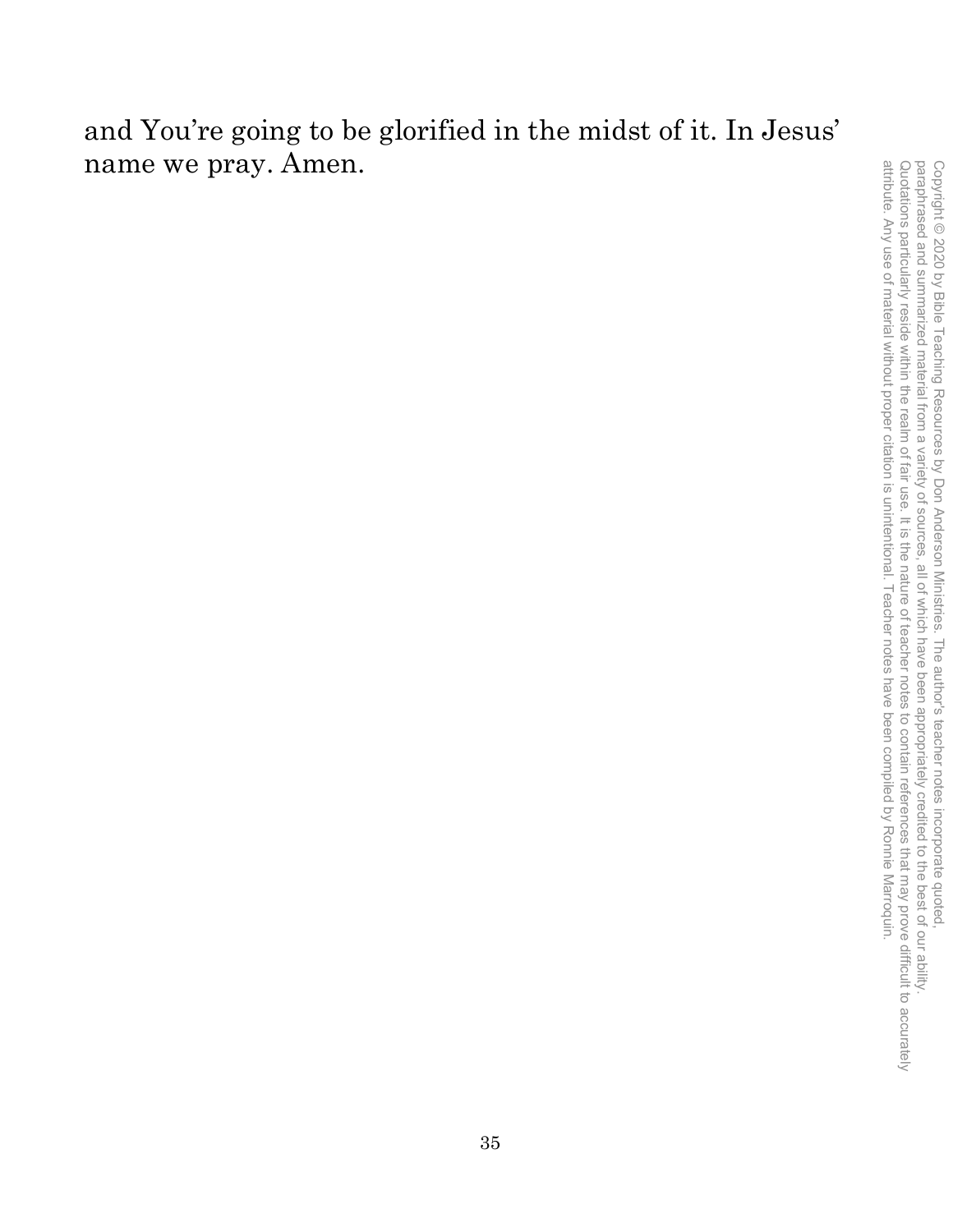### **A Practical Study of 1 THESSALONIANS: Your Spiritual Checkup**

**"Victory in Areas of Vulnerability"** 

Key verse 3:10 — *"night and day praying as earnestly as possible that we might see your face and complete what is lacking in your faith"*  **Spiritual Checkup**<br> **Spiritual Checkup**<br> **CVICOTY in Areas of Vulnerability"**<br> **Example 3:10** — "hight and day praying as earnestly as<br>
possible that we might see your face and complete what is<br>
lacking in your faith"<br>

## **PROBLEMS? – 1 THESSALONIANS 3:1-5**

#### **KEY VERSES 3:3, 4** NOTES

v. 1 Wherefore no longer being able to bear it, we considered it good to be left behind in Athens alone;

v. 2 and we sent Timothy, our brother and fellow worker of God (God's helper) in the gospel of Christ, to strengthen and encourage you concerning your faith;

v. 3 so that no one might be deceived in these afflictions; for you yourselves are knowing that we are destined for this.

 $\underline{v}$ . 4 For indeed when we were with you, we kept telling you in advance that we were to be afflicted; even as also it came to pass, and you are knowing.

v. 5 Because of this I also, when I could not bear it any longer, sent [him] that I might come to know your faith, lest perchance the one who is tempting tempted you, and our work should be in vain.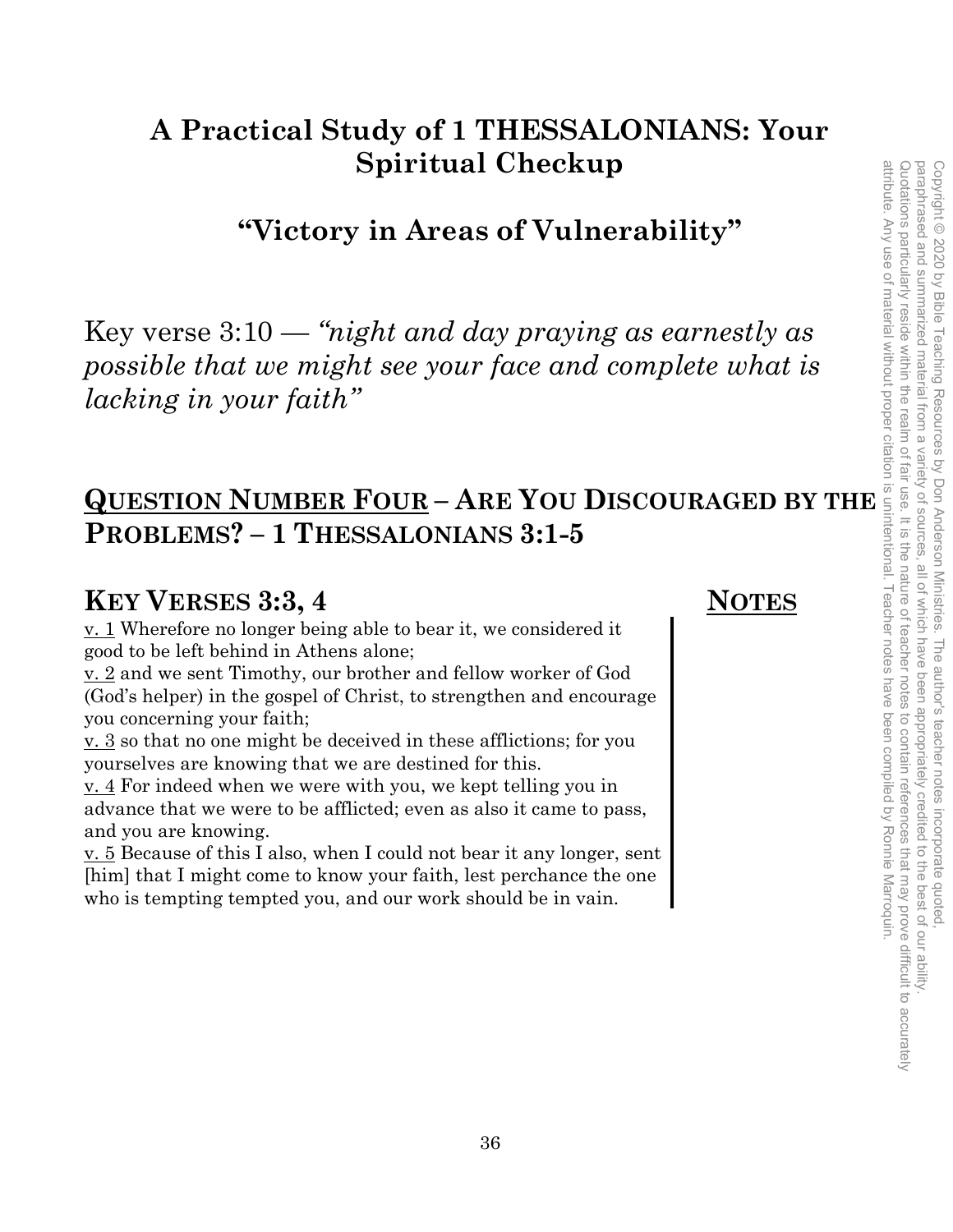#### **QUESTIONS:**

1. Read  $1$  Thessalonians 3:1-5 and in your own words pull out. the main thought of this passage.

2. What did Paul do to gain information about the Thessalonians, according to <u>verse 1</u>?

3. Describe in your own words Paul's emotional state, according to <u>verse 1</u>.

4. How does Paul describe Timothy in <u>verse 2</u>?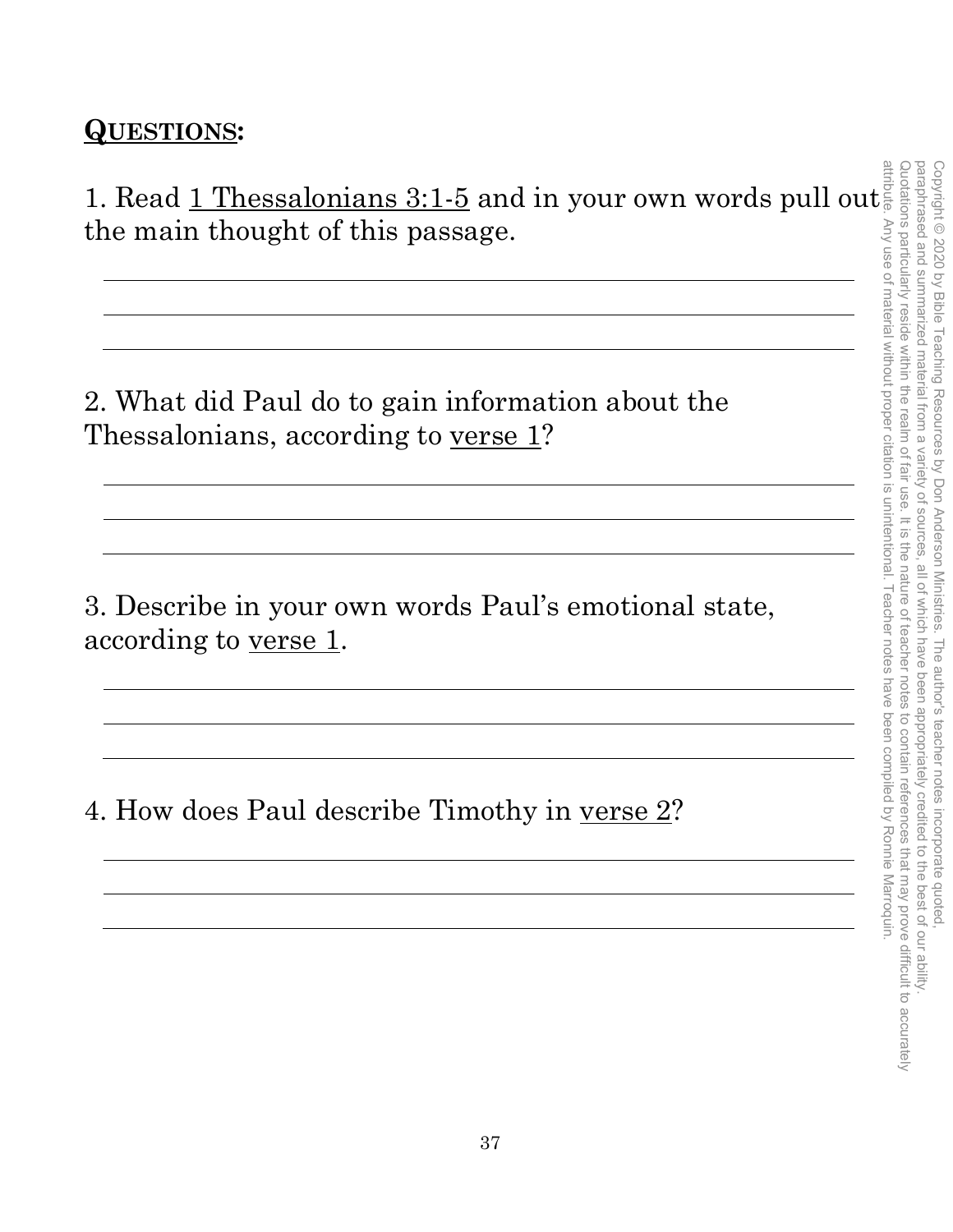#### 5. What is the two-fold mission of Timothy, according to verse 2?

6. Explain "deceived" and "destined" in relationship to suffering in <u>verse 3</u>.

7. What was Paul telling them in advance, according to verse 4?

8. How can Satan use suffering to his advantage, and what was Paul's fear, according to verse 5?

<u> 1980 - Johann Stoff, deutscher Stoff, der Stoff, der Stoff, der Stoff, der Stoff, der Stoff, der Stoff, der S</u>

9. What verse in the study has meant the most to you?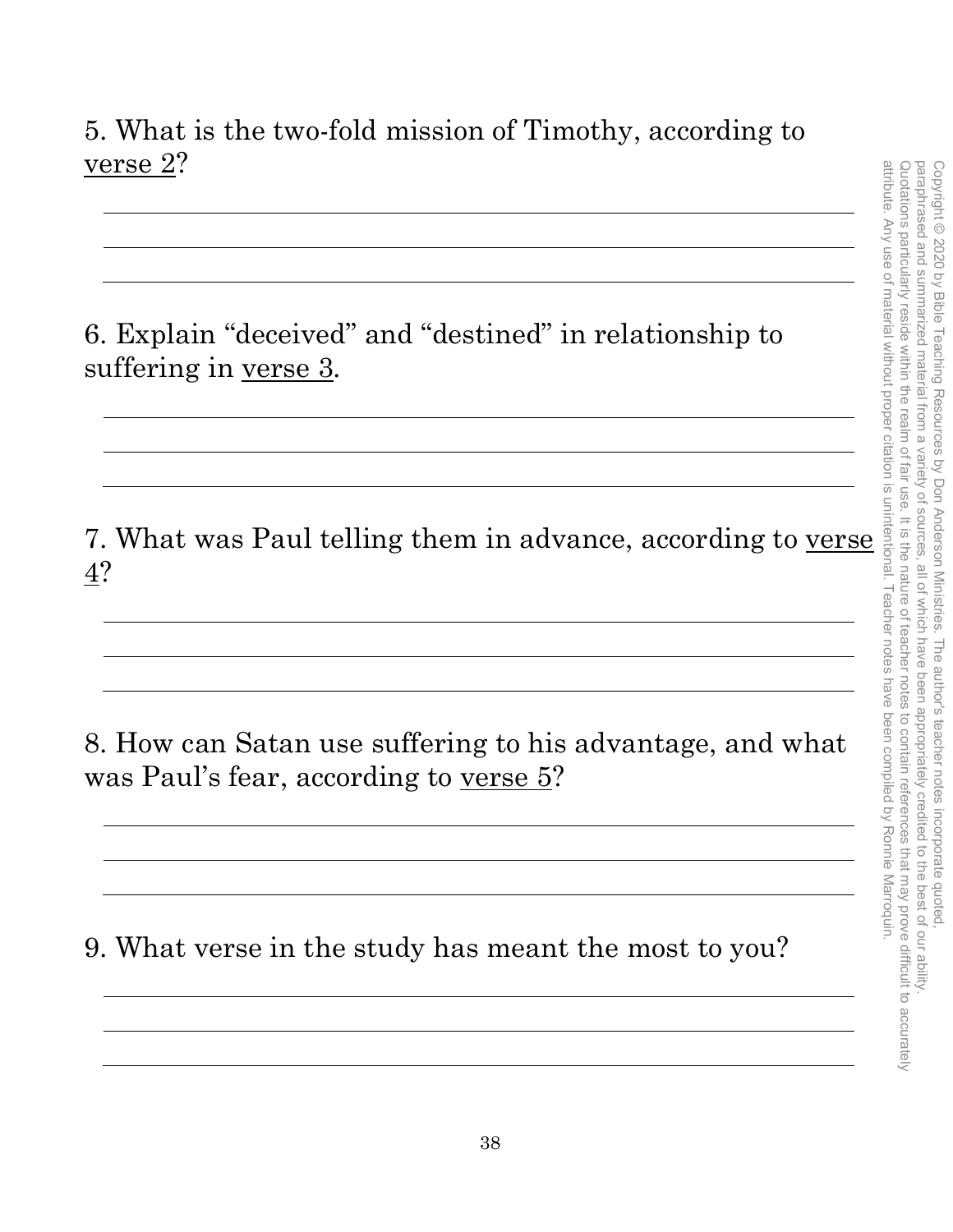#### **LESSONS FROM THE PASSAGE:**

What are some of the lessons we can learn from this particular study?

- LESSON #1: Satan might have hindered but it was the Father's plan to send Timothy to Thessalonica.
- LESSON #2: Paul was willing to forego the pleasure of Timothy's presence so that the Thessalonians might be strengthened and encouraged.
- LESSON #3: Do you have that same deep love that the apostle Paul displays here for the Thessalonians? attribute. Any use of material without proper citation is unintentional. Teacher notes have been compiled by Ronnie Marroquin.
- LESSON #4: Timothy was willing to go anywhere at any cost to do anything for the glory of God.
- LESSON #5: Has Satan been successful in deceiving you in the midst of your afflictions?
- LESSON #6: Don't ever lose your confidence in the purpose and plan of our sovereign God when you are going through difficulties.